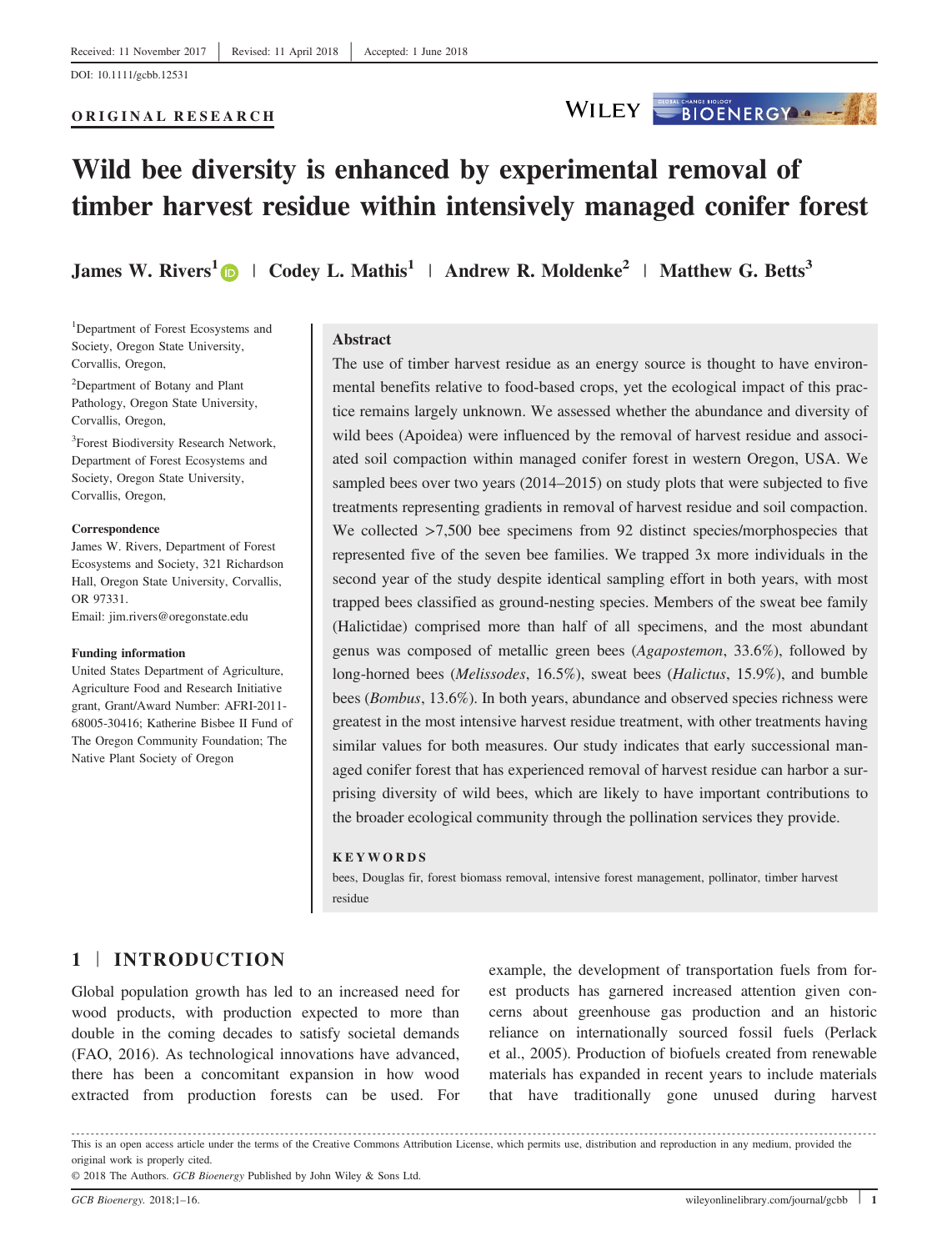**2** | WILEY | **BIOENERGY & PROPER COMPANY | RIVERS** ET AL.

operations (Riffell, Verschuyl, Miller, & Wigley, 2011; Root & Betts, 2016; Verschuyl, Riffell, Miller, & Wigley, 2011) including timber harvest residue (hereafter, harvest residue), such as logging slash and tree boles (Gan & Smith, 2006). The improved capacity to use harvest residue for biofuel feedstock has, in turn, allowed for the use of trees and tree residuals that have died from large‐scale natural disturbance events (e.g., wildfire and insect kill) in addition to wood materials generated from other activities, including timber harvest and municipal solid waste (Barrette et al., 2015). This has resulted in an expanded biofuel market in North America and beyond, with expectations that this sector will increase in future decades (Perlack et al., 2005) and lead to a reduction in fossil fuel reliance and greenhouse gas emissions (Chu & Majumdar, 2012; Hill, Nelson, Tilman, Polasky, & Tiffany, 2006).

Despite their promise as a green energy source, the growing demand for harvest residue requires careful consideration of the potential trade‐offs that may arise between the benefits of incorporating previously unused sources for biofuel production and the potential negative impacts of such practices on biodiversity and ecosystem function. To date, the vast majority of investigations to examine these trade‐offs have focused on biofuel feedstock production within short-rotation systems, such as agricultural crops that are planted annually (Bennett, Meehan, Gratton, & Isaacs, 2014; Jager, Wang, Kreig, Sutton, & Busch, 2017; Stoms, Davis, Jenner, Nogeire, & Kaffka, 2012), with less attention paid to bioenergy production from perennial crops (Donner, Wigley, & Miller, 2017; Fritts et al., 2015; Riffell et al., 2011; Verschuyl et al., 2011). Nevertheless, empirical studies of the ecological impacts of nonfood feedstocks are needed given the expectation they have lower impacts on environmental health relative to high‐input, food‐based feedstock (e.g., corn and soybeans; Hill et al., 2006). Assessing the consequences of removing harvest residue at the time of harvest is of particular importance because this practice may have consequences for biodiversity in early successional forest (Root & Betts, 2016). These young forests are among the scarcest in North America (Askins, 2001; King & Schlossberg, 2014; Litvaitis, 1993; Thomas, Franklin, Gordon, & Johnson, 2006), yet they serve as critical habitat for an especially large pool of organisms, including a wide range of insect pollinators (Hanula, Ulyshen, & Horn, 2016) and groups like saproxylic beetles (Kaila, Martikainen, & Punttila, 1997), some of which are classified as sensitive or threatened (Andersson, Hjalten, & Dynesius, 2015; Djupstrom, Weslien, Hoopen, & Schroeder, 2012).

Insect pollinators, which include bees, flies, beetles, butterflies, and moths in temperate North America, comprise an ecologically and economically important group whose global pollinator services have been valued at >\$100B annually (Gallai, Salles, & Settele, 2009). Insect pollinators are responsible for fertilizing nearly 90% of the world's ~350,000 flowering plants and therefore play a pivotal role in promoting biodiversity and maintaining food supplies at a global level (Calderone, 2012; Hoehn, Tscharntke, Tylianakis, & Steffan‐Dewenter, 2008; Ollerton, Winfree, & Tarrant, 2011). Insect pollinators are often found within early successional forests (Hanula et al., 2016) and therefore have high potential to be impacted by removal of harvest residue during timber harvest operations. Empirical studies have recently demonstrated that the ecosystem services provided by pollinators can be strongly influenced by the loss of just a single pollinator species (Brosi & Briggs, 2013; Kaiser‐Bunbury, Muff, Memmott, Muller, & Caflisch, 2010). This finding, coupled with long‐term declines in managed honeybee (*Apis mellifera*) populations (NRC, 2007), has intensified concern regarding pollinators and their habitats (Allen‐Wardell et al., 1998; Potts et al., 2010) and made it imperative to better understand the links between land management practices, pollinator populations, and the ecosystem services they provide (Garibaldi et al., 2011, 2013; Weiner, Werner, Linsenmair, & Bluthgen, 2014).

Among insect pollinators, bees (superfamily Apoidea) are considered to be the most important pollinator group in many systems because they are often numerically dominant and they are the only pollinator group that feeds solely on pollen and nectar throughout their entire life cycle (Brown & Paxton, 2009; Michener, 2007; Winfree, 2010). In temperate forest landscapes, bees are typically restricted to early successional forests where large postharvest influxes of sunlight, soil moisture, and nutrients can make them especially productive sites for flowering plants used by foraging bees (Hanula et al., 2016; Roberts, King, & Milam, 2017; Taki et al., 2013; Winfree, Griswold, & Kremen, 2007). Moreover, the disturbances that lead to early successional forest conditions (e.g., wildfire, timber harvest) can result in exposed soil and increase the amount of dead plant materials that are used by ground‐ and wood‐nesting bees, respectively. Thus, forage and nesting sites, two critical habitat requirements for wild bees, are typically available in early successional forests at levels that can support bee populations (Hanula et al., 2016). Nevertheless, a basic understanding of bees within this forest type is lacking, especially with regard to how the removal of harvest residue influences bee communities. This latter component is of particular importance given the lack of information on this topic and the expected growth in the forest biofuel sector (Perlack et al., 2005).

In this study, we quantified the influence of removing harvest residue on wild bee communities as part of a broader experiment undertaken by the Northwest Advanced Renewables Alliance (NARA,<https://nararenewables.org/>)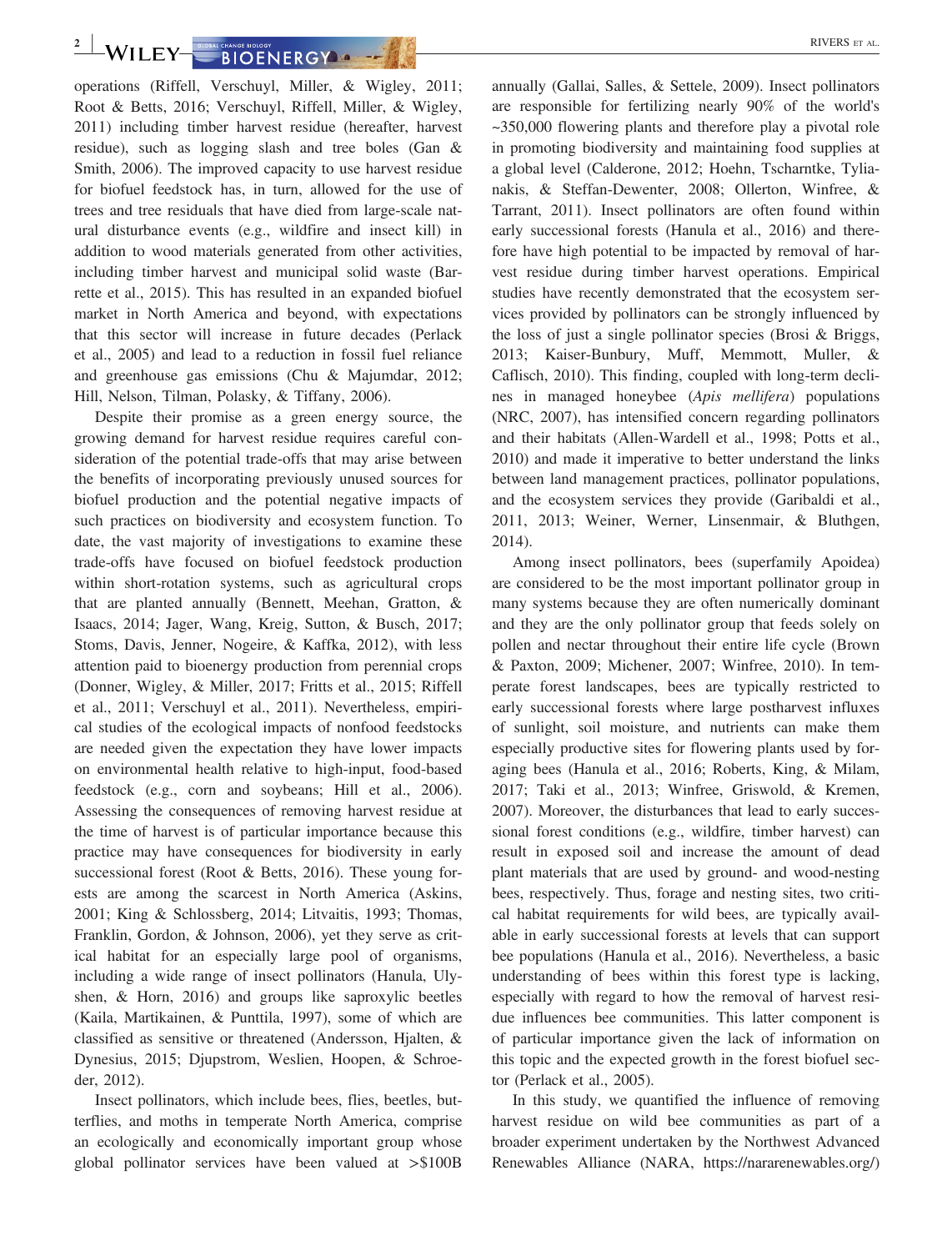whose primary goal was to test the efficacy of harvest residue as feedstock for alternative jet fuel and coproducts. Jet fuel consumption is expected to increase by 40% over the next 25 years (USEIA, 2017), and as noted above, the use of harvest residue is thought to provide environmental benefits relative to traditional food‐based crops that have been produced for biofuel feedstock, such as corn or soybeans (Hill et al., 2006). We assessed wild bee communities across a gradient of management intensity in which the extent of harvest residue removal and soil compaction was experimentally manipulated; both of these factors are expected to influence habitat quality for bees. As most bees are solitary‐nesting and place their nests underground (Cane, 1991; Michener, 2007), the removal of harvest residue and resultant exposure of soil has the potential to favor ground‐nesting species. In contrast, other species require pithy stems or use existing cavities in wood for nesting (hereafter, cavity‐nesting bees; Cane, Griswold, & Parker, 2007), so removal of harvest residue could decrease abundance and diversity of this group through a reduction in the availability of potential nest sites. Thus, we tested the hypothesis that removing greater levels of harvest residue was associated with greater abundance and diversity of ground‐nesting bees and lower abundance and diversity of cavity‐nesting bees. The way in which soil compaction may impact wild bees is less clear, as ground‐nesting bees can dig nests in a wide range of soil types and levels of compactions (Cane, 1991; Michener, 2007) and wood-nesting bees are not directly impacted by soil compaction. Therefore, we did not have any a priori predictions regarding how soil compaction levels would influence bee abundance and diversity. Given the dearth of research regarding how removal of harvest residue influences pollinating insects, our study is the first to investigate the potential impacts of this management action on wild bees and therefore provides information that can be used to evaluate the influence of this practice on a critical component of biodiversity found within intensively managed forests.

# **2** | **MATERIALS AND METHODS**

### **2.1** | **Study site**

We quantified bee abundance and richness on the western edge of the Cascade Mountains (44.02°N, 122.45°W, 650 masl) as part of the broader NARA study noted above. As the first step in site selection, only forest management units within the vicinity of Springfield, Oregon, that had the following characteristics were considered: (a) scheduled for harvest in spring 2013, (b) composed of uniform soil with low rock content, (c) large enough to contain a minimum of 28 study plots, and (d) could be accessed by heavy equipment needed for implementing experimental

RIVERS ET AL.  $\overline{\text{BIOENERGY}}$   $\longrightarrow \text{WILEY}$  3

treatments. A pool of 40 sampling units met these criteria, and a single harvest unit south of the Mackenzie River was selected randomly to undergo logistically intensive field experiments. Study plots  $(n = 28)$ , each 0.41 ha, were established on the site prior to harvest, and each plot was randomly assigned to a distinct combination of biomass removal and soil compaction treatments. Specifically, each plot was randomly assigned to one of three biomass removal treatments of increasing intensity: (a) bole removal (i.e., tree boles removed while leaving crowns, felled understory, and forest floor), (b) tree removal (i.e., all aboveground living vegetation removed), or (c) tree and forest floor removal (i.e., all surface organic matter removed and bare soil exposed), as well as one of two levels of soil compaction: (a) no compaction (i.e., trees felled off plot and all cutting occurs off plot) and (b) moderate compaction (i.e., excavator driven systematically across entire plot; see Table 1). We note that the most intensive biomass removal treatment (tree and forest floor removal) could not be undertaken without causing changes to soil bulk density, therefore resulting in five unique treatment combinations. In addition, a subset of plots containing two of the five treatment combinations described above (i.e., tree removal and moderate soil compaction, and tree and forest floor removal and moderate soil compaction) are scheduled to receive supplemental fertilization (i.e., 225 kg N/ha) at approximately 20 years postharvest (i.e., in the year 2033), ultimately resulting in seven unique treatment combinations from three factors (i.e., biomass removal, soil compaction, and fertilization) throughout the full‐study schedule. Given the time lag of fertilization treatments, this led us to effectively sample bees on five treatment combinations in the course of the current study, with  $n = 4$  replicate plots for three of the treatments that will not be subjected to future fertilization and  $n = 8$  replicate plots for two of the treatments, of which half of those plots are scheduled for future fertilization treatments.

# **2.2** | **Sampling of bees and floral resources**

We surveyed wild bee communities on study plots at three times each during the 2014 (i.e., 1–3 July, 29–31 July, and 19–21 August) and 2015 seasons (i.e., 1–3 July, 29–31 July, and 21–23 August). We adopted this sampling approach because our goal was to sample bee species across the summer flight season while also avoiding collection of foundress bumble bee (*Bombus* spp.) queens to minimize the impact of our sampling on local populations of this group, which is especially well represented in the Pacific Northwest (Williams, Thorp, Richardson, & Colla, 2014). To sample bees, we used unscented blue vane traps, which are highly reflective in the UV-A and UV-B spectra and are proven effective for sampling foraging bees in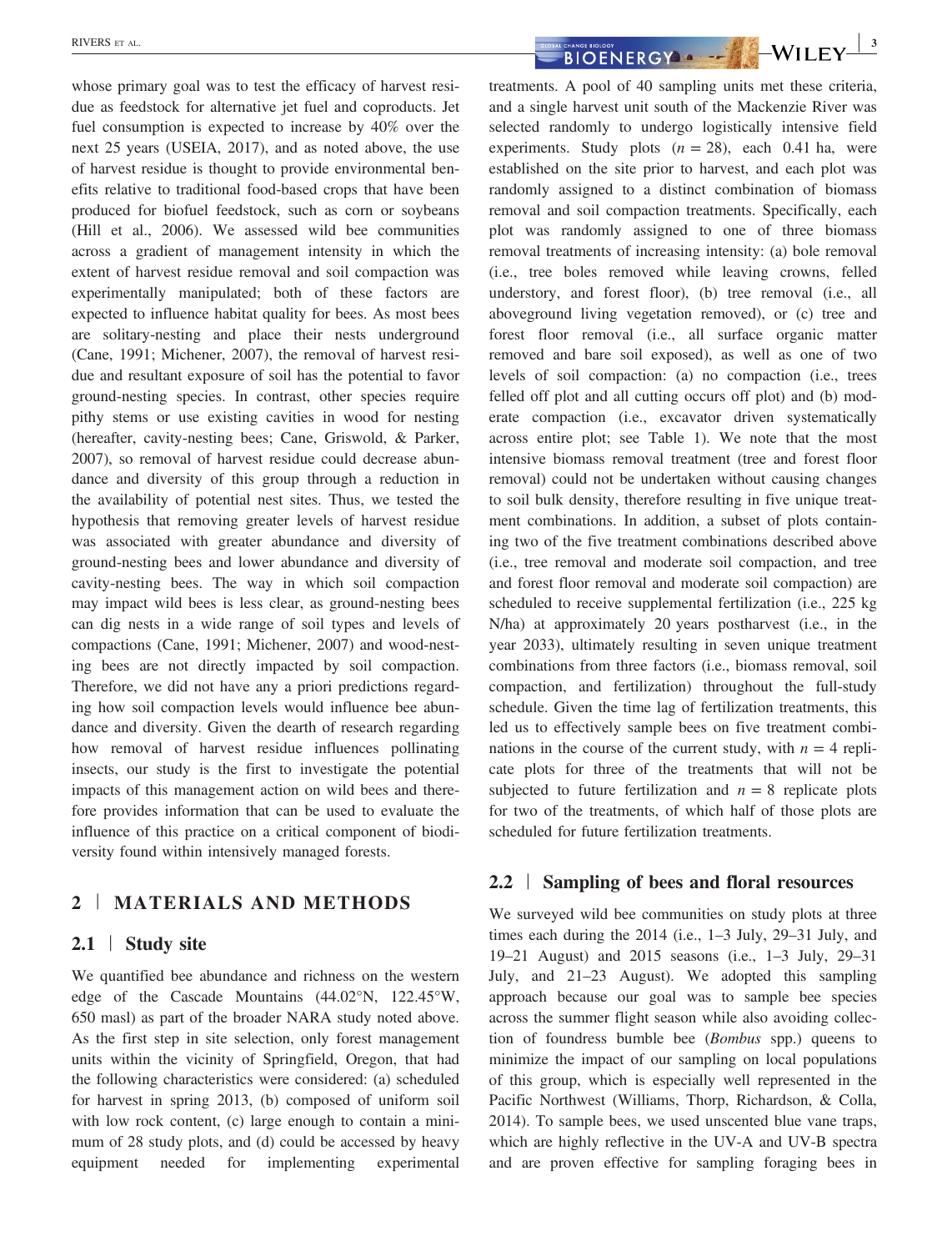**TABLE 1** Description of the five treatment combinations comprising of two factors (biomass removal and soil compaction) whose influence was assessed on wild bee abundance and species richness. Treatment combination codes correspond to organic matter and soil compaction treatments described in Powers et al. (2005), and treatments are listed in the order of increasing intensity (A–E)

| Treatment    | designation Treatment description                              | <b>Biomass removal treatment</b>                                     | Soil compaction treatment                                                      |
|--------------|----------------------------------------------------------------|----------------------------------------------------------------------|--------------------------------------------------------------------------------|
| $\mathbf{A}$ | Bole removal $+$ no soil                                       | Tree boles removed; crowns, felled                                   | Trees were felled off plot, and no heavy                                       |
|              | compaction                                                     | understory, and forest floor remain.                                 | equipment run within plot boundary                                             |
| <sup>B</sup> | Bole removal $+$ moderate soil                                 | Tree boles removed; crowns, felled                                   | Entire plot compacted to an intermediate bulk                                  |
|              | compaction                                                     | understory, and forest floor remain.                                 | density                                                                        |
| C            | Tree removal $+$ no soil compaction                            | All aboveground living vegetation<br>removed; forest floor retained. | Trees were felled off plot, and no heavy<br>equipment run within plot boundary |
| D            | Tree removal $+$ moderate soil                                 | All aboveground living vegetation                                    | Entire plot compacted to an intermediate bulk                                  |
|              | compaction                                                     | removed; forest floor retained.                                      | density                                                                        |
| E            | Tree and forest floor<br>removal + moderate soil<br>compaction | All surface organic matter removed; bare<br>soil exposed.            | Entire plot compacted to an intermediate bulk<br>density                       |

open habitats (Stephen & Rao, 2005, 2007 ). On each plot, we affixed each of three dry traps (i.e., containing no fluid preservative) to the top of a 1.5 m high metal t‐post that was located 5 m equidistant from the center of each study plot. We placed the first blue vane trap along a randomly selected azimuth originating from the plot center, with each additional trap situated 120° from the previous azimuth to provide full coverage of the plot. We left blue vane traps in place during each sampling round for approximately 48 hr, after which we move them into a cooler containing dry ice to kill, by freezing, all bees captured within each trap. Collected bees were then sorted into separate containers for pinning and identification at Oregon State University. We note that although our lethal sampling approach had the potential to reduce local bee populations, this was unlikely for two reasons. First, a recent study that assessed the impacts of lethal removal did not detect an effect of regular and repeated lethal trapping on bee communities (Gezon, Wyman, Ascher, Inouye, & Irwin, 2015). Of note, that study collected bees over a longer time period (5 years) and more frequently (5–9 times per season) than the sampling we undertook in our study (Gezon et al., 2015). Second, if our sampling methodology substantially reduced local populations, we would have been unlikely to document a 3‐fold increase in bee abundance in the second year of sampling (see Results).

During each sampling round, we also quantified floral resources within a  $2 \times 10$  m belt transect that was centered on each blue vane trap. For analysis, we summed the total number of individual flowers/inflorescences that were in bloom during and available to bees for each blue vane trap for use as a covariate in analysis (hereafter floral density). Study plots were routinely sprayed with herbicide during the growing season in both years because of broader

project objectives, resulting in very low densities of flowering plants throughout our study.

In addition to using blue vane traps to sample bees, which is thought to target foraging individuals (Stephen & Rao, 2007), we also used emergence traps to capture ground‐nesting bees as they emerged from nest chambers in the soil. To do this, we selected  $n = 10$  stands at both extremes of the treatment intensity continuum; traps were assigned to  $n = 4$  stands in treatment A (boles removed and no soil compaction) and  $n = 6$  stands in treatment E (tree and forest floor removal, and moderate soil compaction). Prior to deploying emergence traps, we gridded each stand into  $1 \times 1$  m squares; we then randomly selected two squares for trap placement, with a single black and white emergence trap  $(60 \times 60 \times 60 \text{ cm})$ ; [www.bugd](www.bugdorm.com) [orm.com](www.bugdorm.com)) put in place on July 1, 2014, within each selected grid square. Each trap contained a collecting vial at the top of the trap that held alcohol, and flaps at the bottom edge of traps were covered with heavy chains and buried with soil and/or woody debris to prevent escape by insects that emerged in the trap. We removed specimens from collecting vials regularly throughout the field season, adding additional alcohol as needed. Traps remained in place until October 3, 2014, when they were removed, resulting in a total of 1,900 trap-days (95 days/trap  $\times$  two traps/stands  $\times$  10 stands). Given the modest yield from emergence traps (see 6), we chose not to use sample bees in this manner during the second year of the study.

We identified each bee to genus using keys from Michener (2007) and Stephen, Bohart, and Torchio (1969) before identifying species/morphospecies using regional synoptic collections and the following genera-specific local keys: *Agapostemon*, *Anthophora*, and *Ceratina*: Discoverlife.org; *Bombus*: Williams et al., 2014; *Halictus*: Roberts,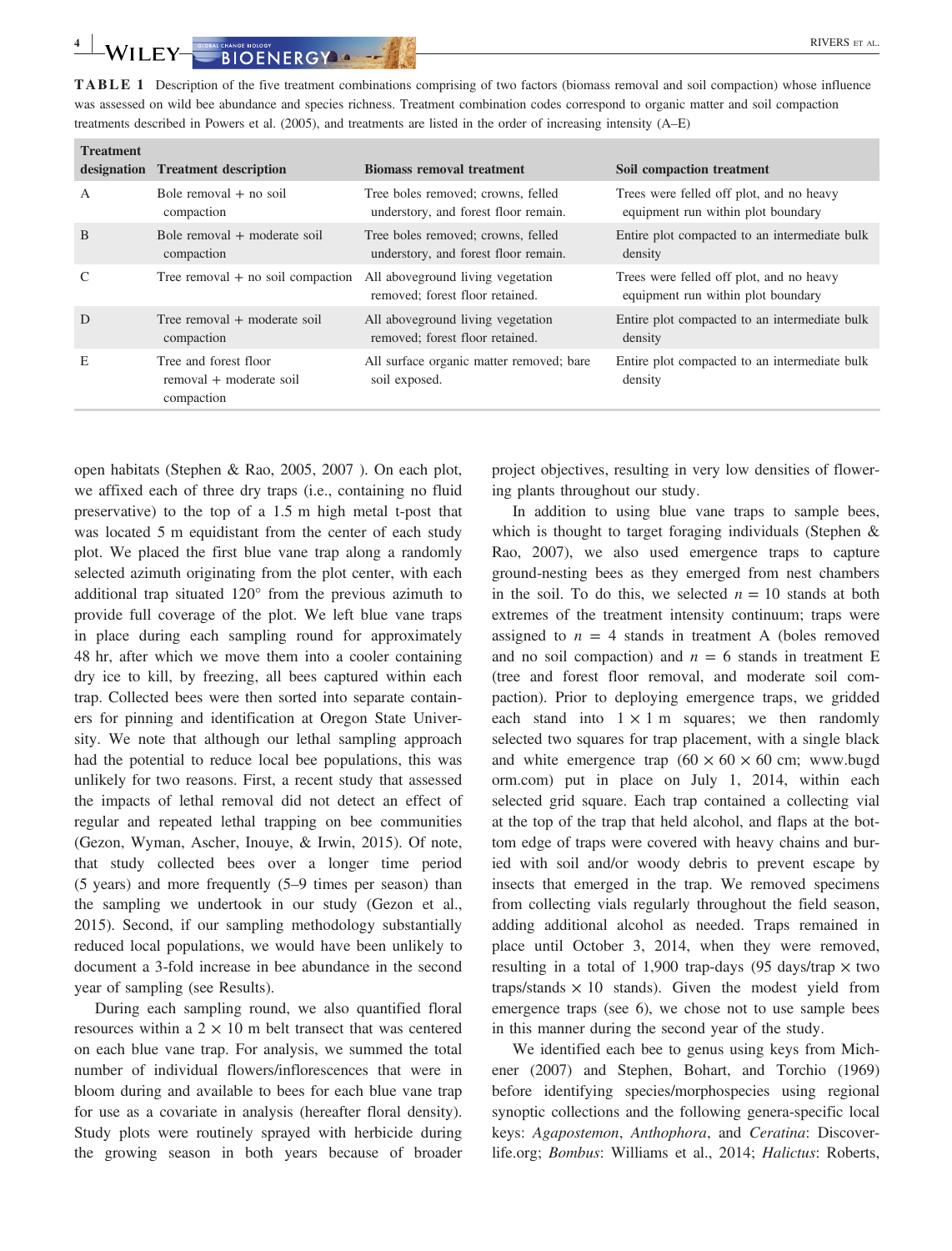1973; *Colletes*: Stephens, 1954; *Osmia*: Sandhouse, 1939). No species keys were available for some genera (i.e., *Nomada* and *Lasioglossum* [*Dialictus*]) for our region, so we were restricted to identifying individuals to morphospecies in these groups. Voucher specimens from the study are housed in the Oregon State University Arthropod Collection in Corvallis, OR [\(https://osac.oregonstate.edu/\)](https://osac.oregonstate.edu/).

### **2.3** | **Statistical analysis**

We initially tested for treatment effects on abundance and observed species richness using the PROC GLIMMIX modeling function in SAS v.9.4. We attempted to model our data using Poisson regression, but they were overdispersed; therefore, we used a negative binomial distribution with a log link which better fit our data. We constructed similar models for two separate response variables (abundance and species richness) that contained treatment (five levels), year (two levels), sampling round (three levels), floral density, and a treatment  $\times$  year interaction as fixed effects, with individual stand as a random effect. To calculate stand-level abundance, we summed all individuals captured in all traps on a stand in each year, and we used the same approach to calculate observed species richness at the stand level. Finally, we used library "ncf" in the R statistical environment to test for spatial autocorrelation for measures of abundance and richness between study plots over the course of the study.

Observed levels of species richness may not reflect true community composition, so we also evaluated observed measures compared to robust estimators of species richness. We used the program EstimateS (Colwell, 2013) to calculate abundance‐based species richness estimates using a nonparametric estimator, Chao1 (Chao, 1984), with asymmetric 95% confidence intervals (CIs). We used the classic estimator because it performs better when CV for abundance distribution  $>0.5$ , which was the case with some of our data (J. W. Rivers, C. L. Mathis, A. R. Moldenke & M. G. Betts, unpublished data). We also used EstimateS (Colwell, 2013) to construct rarefaction curves to standardize a comparison of data among treatments, and we extrapolated richness estimates using the procedures of Colwell et al. (2012) to evaluate how species richness was expected to change with additional sampling effort. We also used program EstimateS to calculate Morisita–Horn index to assess the proportion of shared species within each treatment between successive years of sampling. To do this, we first calculated a Morisita–Horn index value for each pairwise sample combination within each treatment within each year ( $n = 70$  index values for treatments 1–3 and  $n = 280$ index values for treatments 4–5 in each year); we then calculated a mean from all index values for each treatment  $\times$  year combination. Unless otherwise noted, we report marginal least‐squares means and their associated 95% confidence intervals (CIs), with effect sizes as marginal model-derived parameter estimates  $(\beta)$  and their associated 95% CIs; both of these estimates were taken as the mean value for each covariate within each model. We did not use corrections for our pairwise comparisons in our models, as such approaches can lead to unacceptably high type II errors (Nakagawa, 2004).

# **3** | **RESULTS**

#### **3.1** | **Descriptive bee community measures**

Over the course of our study, blue vane traps were in place for  $1,008$  trap-days (i.e., 28 stands  $\times$  3 traps/ stand  $\times$  2 days/trap/sampling round  $\times$  3 sampling rounds/ year  $\times$  2 years); during this period, we trapped 7,536 individual bees comprising 92 distinct species/morphospecies in five families (Table 2). The majority of captured bees were classified into Halictidae (60.1%) and Apidae (38.8%), with the remaining representing Megachilidae (75 individuals), Andrenidae (two individuals), and Colletidae (one individual). The non‐native European honeybee (*Apis mellifera*) comprised 7.8% of our sampled bees; however, its inclusion did not affect our treatment‐based results (J. W. Rivers, C. L. Mathis, A. R. Moldenke & M. G. Betts, unpublished data), so we retained this species in all of our analyses.

Bee abundance peaked during the second sampling period in the first year and the first sampling period in the second year; observed species richness was greatest during the second sampling period in both years (Table 3). Bee abundance was 3x greater in the second year of the study (2014: *n* = 1,891, 2015: *n* = 5,645) despite having identical effort and sampling at the same time of the season in both years. Observed species richness increased by approximately 20% in the second year of the study  $(2014: n = 69)$ species, 2015:  $n = 83$  species), with 60 species captured at least once in both years. Species composition varied between years; 9.8% of the taxa we captured in 2014 were not observed in 2015, and 25.0% of the taxa we captured in 2015 were not observed in the initial year of sampling. With respect to nesting substrate, the vast majority of species that we captured that tended their own nests (i.e., were not cleptoparasites) were ground‐nesting species (87.1%), with 4.4% representing *Bombus* spp. that nest both above and belowground and  $\langle 1\% \rangle$  of classified as cavity-nesting species. Less than 1% of bees captured in blue vane traps were classified as cleptoparasites, including species in the genera *Coelioxys* (two species, two individuals), *Nomada* (two species, 28 individuals), *Bombus* (*Psithyrus*) (one species, one individual), *Sphecodes* (five species, eight individuals), and *Triepeolus* (one species, 15 individuals).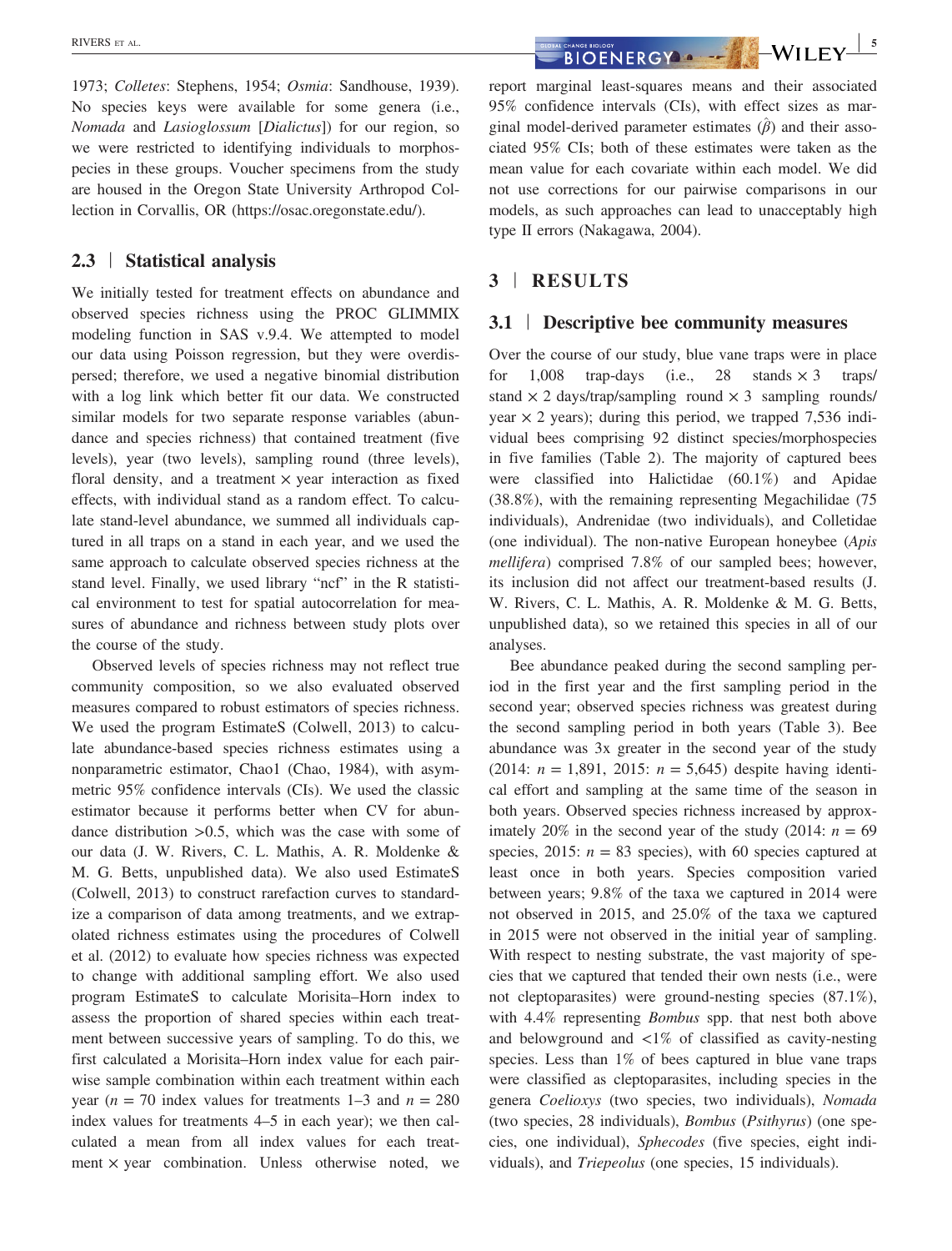**TABLE 2** Abundance of bee species captured with blue vane traps in each of the five treatments and across the entire study and their nest site location, with the number of study plots listed parenthetically for each treatment. See Table 1 for treatment description of treatment designations

|            |                                |                                 | <b>Treatment</b> |                                                             |                  |                  |                  |                |
|------------|--------------------------------|---------------------------------|------------------|-------------------------------------------------------------|------------------|------------------|------------------|----------------|
| Family     | <b>Species</b>                 | <b>Nest location</b>            |                  | A $(n = 4)$ B $(n = 4)$ C $(n = 4)$ D $(n = 8)$ E $(n = 8)$ |                  |                  |                  | <b>Total</b>   |
| Andrenidae | Andrena prunorum               | Ground <sup>1</sup>             | $\mathbf{0}$     | $\mathbf{0}$                                                | $\mathbf{0}$     | 1                | $\mathbf{0}$     | $\mathbf{1}$   |
| Andrenidae | Andrena trevoris               | Ground <sup>1</sup>             | $\mathbf{0}$     | $\mathbf{0}$                                                | $\mathbf{1}$     | $\boldsymbol{0}$ | $\mathbf{0}$     | $\mathbf{1}$   |
| Apidae     | Anthophora urbana              | Ground <sup>1</sup>             | $\theta$         | 3                                                           | 7                | 7                | $\overline{4}$   | 21             |
| Apidae     | Apis mellifera                 | Cavity/hive <sup>1</sup>        | 76               | 64                                                          | 49               | 160              | 239              | 588            |
| Apidae     | <b>Bombus</b> appositus        | Ground/aboveground <sup>2</sup> | 2                | $\mathfrak{2}$                                              | 2                | 6                | 5                | 17             |
| Apidae     | Bombus caliginosus             | Aboveground/ground <sup>2</sup> | 36               | 45                                                          | 36               | 71               | 86               | 274            |
| Apidae     | <b>Bombus</b> fervidus         | Ground <sup>2</sup>             | 2                | 3                                                           | 2                | 3                | 7                | 17             |
| Apidae     | <b>Bombus</b> flavifrons       | Ground <sup>2</sup>             | $\mathbf{0}$     | $\mathbf{0}$                                                | $\mathbf{0}$     | $\mathbf{1}$     | $\mathbf{1}$     | $\overline{2}$ |
| Apidae     | Bombus griseocollis            | Aboveground/ground <sup>2</sup> | 1                | $\mathbf{1}$                                                | $\mathbf{1}$     | 1                | $\mathbf{0}$     | $\overline{4}$ |
| Apidae     | <b>Bombus</b> mixtus           | Ground/aboveground <sup>2</sup> | $\overline{4}$   | 3                                                           | 3                | 10               | 14               | 34             |
| Apidae     | Bombus nevadensis              | Ground/aboveground <sup>2</sup> | $\mathbf{0}$     | $\boldsymbol{0}$                                            | $\mathbf{1}$     | $\boldsymbol{0}$ | $\boldsymbol{0}$ | $\mathbf{1}$   |
| Apidae     | Bombus sitkensis               | Ground <sup>2</sup>             | $\mathbf{1}$     | $\mathbf{1}$                                                | $\mathbf{1}$     | $\overline{2}$   | $\mathbf{1}$     | 6              |
| Apidae     | Bombus vosnesenskii            | Ground <sup>2</sup>             | 100              | 100                                                         | 113              | 176              | 181              | 670            |
| Apidae     | Bombus (Psithyrus) suckleyi    | Cleptoparasite <sup>2</sup>     | $\mathbf{0}$     | $\mathbf{0}$                                                | $\mathbf{0}$     | $\boldsymbol{0}$ | $\mathbf{1}$     | $\mathbf{1}$   |
| Apidae     | Ceratina acantha               | Stem <sup>1</sup>               | $\mathbf{1}$     | 1                                                           | $\mathbf{1}$     | $\overline{c}$   | $\mathbf{1}$     | 6              |
| Apidae     | Ceratina pacifica              | Stem <sup>1</sup>               | $\overline{0}$   | $\mathbf{1}$                                                | $\mathbf{0}$     | $\boldsymbol{0}$ | $\mathbf{1}$     | $\overline{2}$ |
| Apidae     | Melissodes agilis              | Ground <sup>1</sup>             | $\mathbf{0}$     | $\mathbf{0}$                                                | $\boldsymbol{0}$ | $\mathbf{1}$     | $\boldsymbol{0}$ | $\mathbf{1}$   |
| Apidae     | Melissodes communis            | Ground <sup>1</sup>             | 79               | 67                                                          | 70               | 140              | 167              | 523            |
| Apidae     | Melissodes lupina              | Ground <sup>1</sup>             | 6                | 3                                                           | 3                | 12               | 51               | 75             |
| Apidae     | Melissodes metenua             | Ground <sup>1</sup>             | 46               | 10                                                          | 20               | 56               | 137              | 269            |
| Apidae     | Melissodes microsticta         | Ground <sup>1</sup>             | 22               | 15                                                          | 12               | 34               | 46               | 129            |
| Apidae     | Melissodes rivalis             | Ground <sup>1</sup>             | 22               | 36                                                          | 15               | 77               | 91               | 241            |
| Apidae     | Melissodes robustior           | Ground <sup>1</sup>             | $\boldsymbol{0}$ | 1                                                           | $\boldsymbol{0}$ | $\boldsymbol{0}$ | $\mathbf{1}$     | $\overline{2}$ |
| Apidae     | Nomada mutans                  | $C$ leptoparasite <sup>1</sup>  | $\mathbf{1}$     | 3                                                           | $\overline{3}$   | 9                | 11               | 27             |
| Apidae     | Nomada sp. 1                   | $C$ leptoparasite <sup>1</sup>  | $\boldsymbol{0}$ | $\mathbf{0}$                                                | $\boldsymbol{0}$ | $\boldsymbol{0}$ | $\mathbf{1}$     | 1              |
| Apidae     | Triepeolus sp. 1               | $C$ leptoparasite <sup>1</sup>  | $\mathbf{1}$     | 2                                                           | $\overline{3}$   | $\overline{4}$   | 5                | 15             |
| Colletidae | Colletes kincaidii             | Ground <sup>1</sup>             | 1                | $\mathbf{0}$                                                | $\mathbf{0}$     | $\boldsymbol{0}$ | $\boldsymbol{0}$ | $\mathbf{1}$   |
| Halictidae | Agapostemon texanus            | Ground <sup>1</sup>             | $\overline{0}$   | $\overline{0}$                                              | $\overline{0}$   | $\overline{0}$   | 3                | 3              |
| Halictidae | Agapostemon virescens          | Ground <sup>1</sup>             | 318              | 273                                                         | 399              | 505              | 1,034            | 2,529          |
| Halictidae | Dufourea campanulae            | Ground <sup>1</sup>             | $\boldsymbol{0}$ | $\boldsymbol{0}$                                            | $\boldsymbol{0}$ | $\boldsymbol{0}$ | $\mathbf{1}$     | 1              |
| Halictidae | Halictus confusus              | Ground <sup>1</sup>             | $\boldsymbol{0}$ | $\mathbf{0}$                                                | $\boldsymbol{0}$ | $\mathbf{1}$     | $\mathbf{1}$     | 2              |
| Halictidae | Halictus farinosus             | Ground <sup>1</sup>             | $21\,$           | 33                                                          | 26               | 61               | 112              | 253            |
| Halictidae | Halictus ligatus               | Ground <sup>1</sup>             | 96               | 66                                                          | 42               | 72               | 87               | 363            |
| Halictidae | Halictus rubicundus            | Ground <sup>1</sup>             | $\mathfrak{Z}$   | $\mathfrak z$                                               | $\sqrt{2}$       | $8\,$            | 14               | 30             |
| Halictidae | Halictis tripartitus           | Ground <sup>1</sup>             | 146              | $81\,$                                                      | 67               | 113              | 145              | 552            |
| Halictidae | Lasioglossum (Dialictus) sp. 1 | Ground <sup>1</sup>             | $\overline{2}$   | $\boldsymbol{0}$                                            | $\sqrt{2}$       | $6\,$            | $\overline{4}$   | 14             |
| Halictidae | Lasioglossum (Dialictus) sp. 2 | Ground <sup>1</sup>             | 2                | 1                                                           | $\tau$           | 5                | $\tau$           | 22             |
| Halictidae | Lasioglossum (Dialictus) sp. 3 | Ground <sup>1</sup>             | $\overline{4}$   | $\mathbf{1}$                                                | $\mathbf{1}$     | $\mathbf{2}$     | $\sqrt{5}$       | 13             |
| Halictidae | Lasioglossum (Dialictus) sp. 4 | Ground <sup>1</sup>             | $\boldsymbol{0}$ | 1                                                           | $\boldsymbol{0}$ | $\boldsymbol{0}$ | $\overline{c}$   | 3              |
| Halictidae | Lasioglossum (Dialictus) sp. 5 | Ground <sup>1</sup>             | $\mathfrak{Z}$   | $\boldsymbol{9}$                                            | $\overline{4}$   | $14\,$           | $12\,$           | 42             |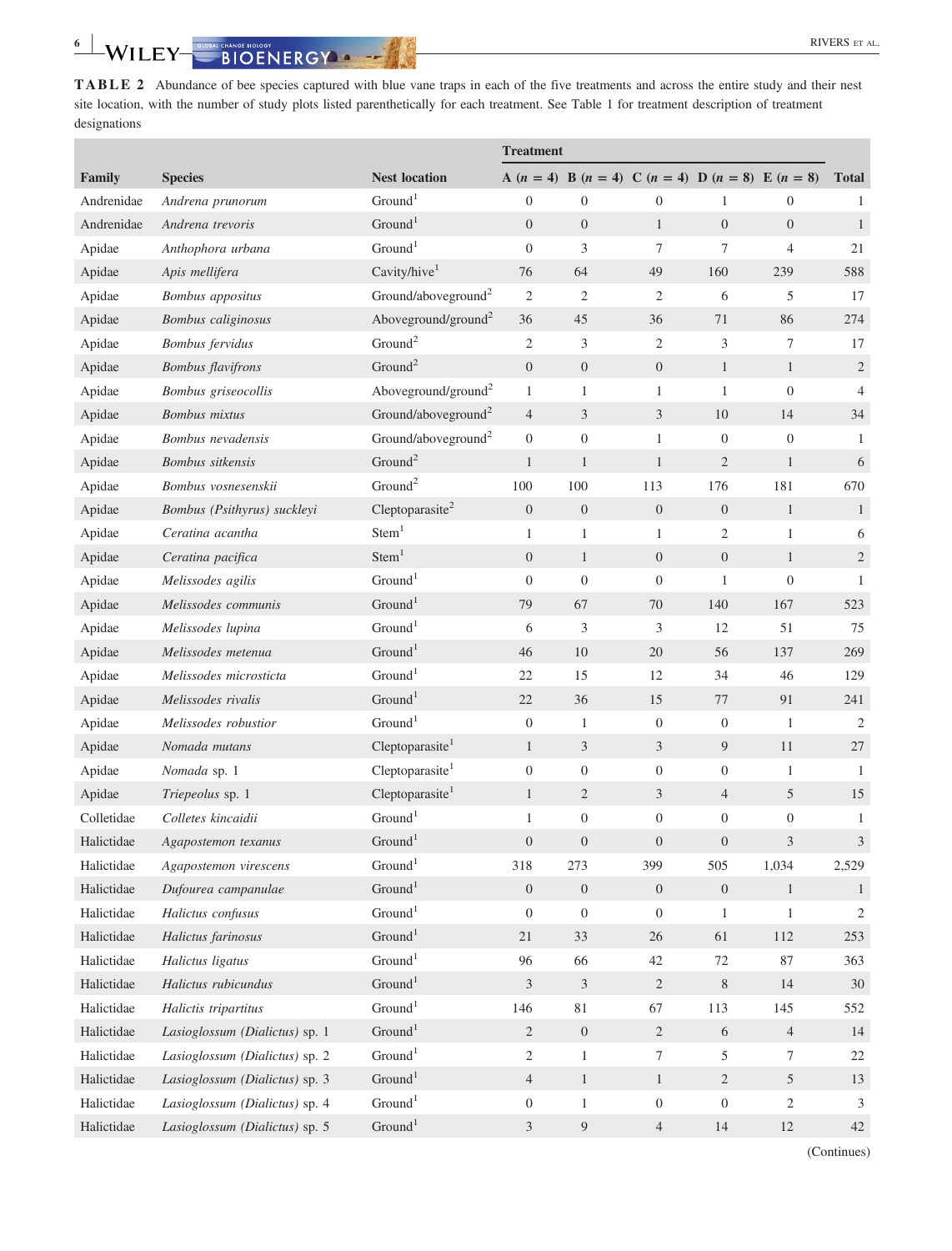i.

**TABLE 2** (Continued)

|            |                                    |                                | <b>Treatment</b> |                                                             |                  |                  |                  |                |
|------------|------------------------------------|--------------------------------|------------------|-------------------------------------------------------------|------------------|------------------|------------------|----------------|
| Family     | <b>Species</b>                     | <b>Nest location</b>           |                  | A $(n = 4)$ B $(n = 4)$ C $(n = 4)$ D $(n = 8)$ E $(n = 8)$ |                  |                  |                  | <b>Total</b>   |
| Halictidae | Lasioglossum (Dialictus) sp. 6     | Ground <sup>1</sup>            | 8                | 7                                                           | 16               | 26               | 31               | 88             |
| Halictidae | Lasioglossum (Dialictus) sp. 7     | Ground <sup>1</sup>            | $\boldsymbol{0}$ | $\sqrt{2}$                                                  | $\mathbf{2}$     | $\mathbf{2}$     | 6                | 12             |
| Halictidae | Lasioglossum (Dialictus) sp. 8     | Ground <sup>1</sup>            | $\mathfrak{2}$   | $\overline{c}$                                              | $\mathbf{1}$     | $\overline{4}$   | 7                | 16             |
| Halictidae | Lasioglossum (Dialictus) sp. 9     | Ground <sup>1</sup>            | $\mathbf{1}$     | $\boldsymbol{0}$                                            | $\mathbf{0}$     | $\mathbf{1}$     | $\overline{4}$   | 6              |
| Halictidae | Lasioglossum (Dialictus) sp. 10    | Ground <sup>1</sup>            | $\boldsymbol{0}$ | $\mathbf{1}$                                                | $\mathbf{1}$     | $\overline{0}$   | 4                | 6              |
| Halictidae | Lasioglossum (Dialictus) sp. 11    | Ground <sup>1</sup>            | 5                | $\mathfrak{Z}$                                              | $\overline{3}$   | 8                | 11               | 30             |
| Halictidae | Lasioglossum (Dialictus) sp. 12    | Ground <sup>1</sup>            | 9                | 11                                                          | 12               | 19               | 39               | 90             |
| Halictidae | Lasioglossum (Dialictus) sp. 13    | Ground <sup>1</sup>            | 3                | $\mathfrak{Z}$                                              | $\overline{2}$   | 9                | $\overline{2}$   | 19             |
| Halictidae | Lasioglossum (Dialictus) sp. 14    | Ground <sup>1</sup>            | 7                | 5                                                           | $\overline{4}$   | 27               | $28\,$           | 71             |
| Halictidae | Lasioglossum (Dialictus) sp. 15    | Ground <sup>1</sup>            | 9                | $\tau$                                                      | 12               | 22               | 35               | 85             |
| Halictidae | Lasioglossum (Dialictus) sp. 16    | Ground <sup>1</sup>            | $\mathbf{0}$     | $\mathbf{1}$                                                | $\mathbf{0}$     | $\overline{0}$   | $\mathbf{1}$     | 2              |
| Halictidae | Lasioglossum (Dialictus) sp. 17    | Ground <sup>1</sup>            | $\boldsymbol{0}$ | $\mathbf{0}$                                                | $\overline{2}$   | $\overline{0}$   | $\boldsymbol{0}$ | $\sqrt{2}$     |
| Halictidae | Lasioglossum (Dialictus) sp. 18    | Ground <sup>1</sup>            | $\mathbf{0}$     | $\boldsymbol{0}$                                            | $\boldsymbol{0}$ | $\overline{0}$   | $\mathbf{1}$     | $\mathbf{1}$   |
| Halictidae | Lasioglossum (Dialictus) sp. 19    | Ground <sup>1</sup>            | $\boldsymbol{0}$ | $\mathbf{0}$                                                | $\overline{0}$   | $\mathbf{1}$     | $\mathbf{1}$     | 2              |
| Halictidae | Lasioglossum (Dialictus) sp. 20    | Ground <sup>1</sup>            | $\mathbf{0}$     | $\boldsymbol{0}$                                            | $\overline{c}$   | $\overline{0}$   | $\boldsymbol{0}$ | 2              |
| Halictidae | Lasioglossum (Dialictus) sp. 21    | Ground <sup>1</sup>            | $\boldsymbol{0}$ | $\mathbf{0}$                                                | $\mathbf{1}$     | $\overline{0}$   | $\mathbf{1}$     | 2              |
| Halictidae | Lasioglossum (Dialictus) sp. 22    | Ground <sup>1</sup>            | $\mathbf{0}$     | $\mathbf{1}$                                                | $\overline{0}$   | 5                | $\overline{4}$   | 10             |
| Halictidae | Lasioglossum (Dialictus) sp. 23    | Ground <sup>1</sup>            | $\mathbf{1}$     | $\mathbf{1}$                                                | $\overline{0}$   | $\mathbf{1}$     | $\boldsymbol{0}$ | $\overline{3}$ |
| Halictidae | Lasioglossum (Evylaeus) sp. 1      | Ground <sup>1</sup>            | $\mathbf{0}$     | $\boldsymbol{0}$                                            | 10               | 4                | 2                | 16             |
| Halictidae | Lasioglossum (Evylaeus) sp. 2      | Ground <sup>1</sup>            | $\overline{0}$   | $\boldsymbol{0}$                                            | $\mathbf{0}$     | $\boldsymbol{0}$ | $\mathfrak{S}$   | 5              |
| Halictidae | Lasioglossum (Evylaeus) sp. 3      | Ground <sup>1</sup>            | 7                | 7                                                           | 15               | $\tau$           | 11               | 47             |
| Halictidae | Lasioglossum (Evylaeus) sp. 4      | Ground <sup>1</sup>            | $\boldsymbol{0}$ | $\boldsymbol{0}$                                            | $\boldsymbol{0}$ | $\overline{2}$   | $\boldsymbol{0}$ | $\overline{2}$ |
| Halictidae | Lasioglossum (Evylaeus) sp. 5      | Ground <sup>1</sup>            | 5                | $\overline{c}$                                              | 4                | 3                | $\mathbf{1}$     | 15             |
| Halictidae | Lasioglossum (Evylaeus) sp. 6      | Ground <sup>1</sup>            | 3                | $\mathbf{1}$                                                | $\overline{2}$   | $\boldsymbol{0}$ | 3                | 9              |
| Halictidae | Lasioglossum (Evylaeus) sp. 7      | Ground <sup>1</sup>            | $\boldsymbol{0}$ | $\overline{0}$                                              | $\mathbf{1}$     | $\overline{0}$   | $\boldsymbol{0}$ | 1              |
| Halictidae | Lasioglossum (Evylaeus) sp. 8      | Ground <sup>1</sup>            | $\overline{0}$   | $\mathbf{0}$                                                | $\mathbf{1}$     | $\overline{0}$   | $\overline{c}$   | 3              |
| Halictidae | Lasioglossum (Evylaeus) sp. 9      | Ground <sup>1</sup>            | $\boldsymbol{0}$ | $\boldsymbol{0}$                                            | $\boldsymbol{0}$ | $\boldsymbol{0}$ | $\mathbf{1}$     | 1              |
| Halictidae | Lasioglossum anhypops              | Ground <sup>1</sup>            | $\boldsymbol{0}$ | $\mathbf{0}$                                                | $\boldsymbol{0}$ | $\boldsymbol{0}$ | $\mathbf{1}$     | $\mathbf{1}$   |
| Halictidae | Lasioglossum egregium              | Ground <sup>1</sup>            | 1                | $\boldsymbol{0}$                                            | $\boldsymbol{0}$ | $\,1$            | $\overline{c}$   | 4              |
| Halictidae | Lasioglossum mellipes              | Ground <sup>1</sup>            | $\boldsymbol{0}$ | $\boldsymbol{0}$                                            | $\boldsymbol{0}$ | $\mathbf{1}$     | $\mathbf{1}$     | $\sqrt{2}$     |
| Halictidae | Lasioglossum olympiae              | Ground <sup>1</sup>            | 6                | $\tau$                                                      | 8                | 21               | $20\,$           | 62             |
| Halictidae | Lasioglossum pacificum             | Ground <sup>1</sup>            | $\mathbf{1}$     | $\sqrt{2}$                                                  | $\boldsymbol{0}$ | $8\,$            | $\tau$           | $18\,$         |
| Halictidae | Lasioglossum pavonotum             | Ground <sup>1</sup>            | $\mathbf{1}$     | $\overline{4}$                                              | $\overline{9}$   | 14               | 9                | 37             |
| Halictidae | Lasioglossum sisymbrii             | Ground <sup>1</sup>            | 6                | $\overline{c}$                                              | $\mathfrak{Z}$   | $\mathfrak{Z}$   | 8                | $22\,$         |
| Halictidae | Lasioglossum titusi                | Ground <sup>1</sup>            | $\mathbf{1}$     | $\boldsymbol{0}$                                            | $\boldsymbol{0}$ | $\overline{2}$   | $\boldsymbol{0}$ | 3              |
| Halictidae | Lasioglossum trizonatum            | Ground <sup>1</sup>            | $\boldsymbol{0}$ | $\boldsymbol{0}$                                            | $\boldsymbol{0}$ | $\mathbf{1}$     | $\mathbf{1}$     | $\overline{2}$ |
| Halictidae | Sphecodes sp. 1                    | $C$ leptoparasite <sup>1</sup> | $\boldsymbol{0}$ | $\boldsymbol{0}$                                            | $\mathbf{1}$     | $\overline{0}$   | $\boldsymbol{0}$ | $\mathbf{1}$   |
| Halictidae | Sphecodes sp. 2                    | $C$ leptoparasite <sup>1</sup> | $\boldsymbol{0}$ | $\mathbf{1}$                                                | $\mathbf{1}$     | $\boldsymbol{0}$ | $\boldsymbol{0}$ | $\sqrt{2}$     |
| Halictidae | Sphecodes sp. 3                    | $C$ leptoparasite <sup>1</sup> | $\boldsymbol{0}$ | $\boldsymbol{0}$                                            | $\boldsymbol{0}$ | $\mathbf{1}$     | $\mathbf{1}$     | $\sqrt{2}$     |
| Halictidae | Sphecodes sp. 4                    | $C$ leptoparasite <sup>1</sup> | $\mathbf{1}$     | $\boldsymbol{0}$                                            | $\boldsymbol{0}$ | $\mathbf{1}$     | $\boldsymbol{0}$ | $\overline{2}$ |
| Halictidae | Sphecodes sp. 5                    | $C$ leptoparasite <sup>1</sup> | $\boldsymbol{0}$ | $\boldsymbol{0}$                                            | $\boldsymbol{0}$ | $\boldsymbol{0}$ | $\mathbf{1}$     | $\mathbf{1}$   |
|            | Megachilidae Anthidium emarginatum | Ground <sup>3</sup>            | $\mathbf{1}$     | $\mathbf{1}$                                                | $\mathbf{1}$     | $\mathbf{1}$     | $\boldsymbol{0}$ | $\overline{4}$ |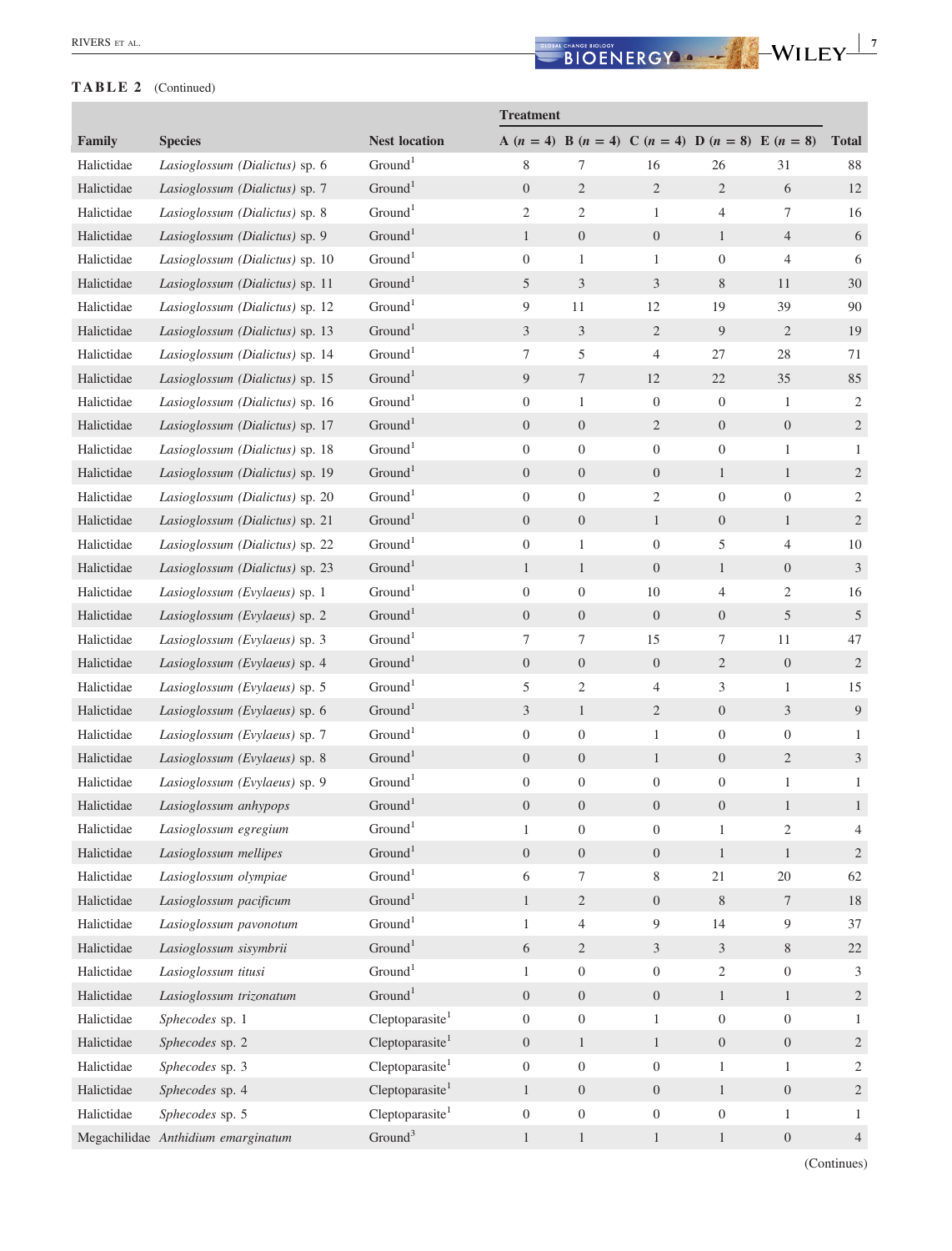#### **TABLE 2** (Continued)

|        |                                        |                                | <b>Treatment</b> |          |          |                                                             |                |              |
|--------|----------------------------------------|--------------------------------|------------------|----------|----------|-------------------------------------------------------------|----------------|--------------|
| Family | <b>Species</b>                         | <b>Nest location</b>           |                  |          |          | A $(n = 4)$ B $(n = 4)$ C $(n = 4)$ D $(n = 8)$ E $(n = 8)$ |                | <b>Total</b> |
|        | Megachilidae Anthidium manicatum       | Cavity <sup>3</sup>            | 2                |          | $\Omega$ |                                                             | 4              | 9            |
|        | Megachilidae Ashmeadiella californica  | Pithy stem <sup>4</sup>        | $\overline{0}$   | $\Omega$ | $\Omega$ | $\Omega$                                                    |                |              |
|        | Megachilidae Coelioxys rufitarsis      | $C$ leptoparasite <sup>1</sup> | $\overline{0}$   | $\Omega$ | $\Omega$ |                                                             | $\Omega$       |              |
|        | Megachilidae Coelioxys sp. 1           | $C$ leptoparasite              | $\Omega$         | $\Omega$ | $\Omega$ |                                                             | $\overline{0}$ |              |
|        | Megachilidae Dianthidium ulkei         | Ground/cavity <sup>1</sup>     | $\Omega$         | $\Omega$ | $\Omega$ | $\Omega$                                                    |                |              |
|        | Megachilidae <i>Hoplitis albifrons</i> | Pithy stem <sup>5</sup>        | $\Omega$         | $\Omega$ | $\Omega$ | $\Omega$                                                    |                |              |
|        | Megachilidae Megachile montivaga       | Cavity <sup>6</sup>            |                  | 9        | 5        | 8                                                           | 3              | 26           |
|        | Megachilidae Megachile nevadensis      | Unknown                        | $\Omega$         | $\Omega$ |          | $\Omega$                                                    | $\Omega$       |              |
|        | Megachilidae Megachile perihirta       | Ground <sup>7</sup>            | 3                | 4        | 7        | 4                                                           | 11             | 29           |
|        | Megachilidae Osmia densa               | Wood <sup>8</sup>              | $\Omega$         | $\Omega$ | $\Omega$ |                                                             | $\Omega$       |              |
|        | Total                                  |                                | 1.080            | 915      | 1.020    | 1.771                                                       | 2,750          | 7,536        |

Note. References: <sup>1</sup>Michener (2007); <sup>2</sup>Williams et al. (2014); <sup>3</sup>Gonzalez and Griswold (2013); <sup>4</sup>Hurd and Michener (1955); <sup>5</sup>Sedivy, Dorn, and Muller (2013); <sup>6</sup>Baker, Kuhn, and Bambara (1985); <sup>7</sup>Hobbs and Lilly (1954); <sup>8</sup>Cane et al. (2007).

**TABLE 3** Bee abundance and observed species richness for each of the sampling rounds across the 2014–2015 seasons

| Year | <b>Sampling round</b>       | <b>Bee abundance</b> | <b>Bee richness</b> |
|------|-----------------------------|----------------------|---------------------|
| 2014 |                             | 497                  | 49                  |
|      | 2                           | 949                  | 50                  |
|      | 3                           | 445                  | 39                  |
| 2015 |                             | 2,219                | 58                  |
|      | $\mathcal{D}_{\mathcal{L}}$ | 1,833                | 67                  |
|      | 3                           | 1,593                | 43                  |

**TABLE 4** Species composition and abundance for ground‐nesting bees captured with  $n = 20$  soil emergence traps placed on stands from July 1 to October 3, 2014. Note that all individuals were captured from a single treatment (i.e., treatment E in Table 1)

| <b>Family</b> | <b>Species</b>                  | Abundance      |
|---------------|---------------------------------|----------------|
| Andrenidae    | Andrena trevoris                | 1              |
| Halictidae    | Halictus tripartitus            | 6              |
| Halictidae    | Lasioglossum sisymbrii          | 1              |
| Halictidae    | Lasioglossum (Dialictus) sp. 3  | $\mathfrak{D}$ |
| Halictidae    | Lasioglossum (Dialictus) sp. 12 | 3              |
| Halictidae    | Lasioglossum (Dialictus) sp. 15 | 1              |
| Halictidae    | Lasioglossum (Evylaeus) sp. 5   |                |

During 2014, our 20 emergence traps yielded a total of 15 individuals comprising seven distinct species; these included a single *Andrena trevoris* with the remaining bees belonging to the family Halictidae (Table 4). All individuals captured in emergence traps originated from the most intensive treatment (E; see Table 1). Assuming the density

of bees we measured was representative of nesting activity in the most intensive treatment (15 bees/4.32 m<sup>2</sup> = 3.47 bees/ $m<sup>2</sup>$ ), this resulted in an apparent density estimate of >14,000 bees/stand for this treatment.

# **3.2** | **Treatment effects on abundance and observed species richness**

When considering abundance, we detected treatment effects  $(F_{4,131} = 2.56, p = 0.042)$ , as well as effects of year  $(F_{1,131} = 193.38, p < 0.001)$  and sampling round  $(F_{2,131} = 14.77, p < 0.001)$ , with no treatment  $\times$  year interaction  $(F_{4,131} = 1.40, p = 0.238;$  Figure 1a). Multiple contrasts revealed that treatment‐level differences were driven by greater abundances in the most intensive treatment (treatment E vs. treatment A:  $\hat{\beta} = 0.47$  [95% CI: 0.03, 0.92],  $t_{1,131} = 2.12$ ,  $p = 0.036$ ; treatment E vs. treatment B:  $\hat{\beta} = 0.60$  [95% CI: 0.16, 1.04], *t*<sub>1,131</sub> = 2.68, *p* = 0.008; treatment E vs. treatment C:  $\hat{\beta} = 0.40$  [95% CI: −0.03, 0.84],  $t_{1,131} = 1.83$ ,  $p = 0.070$ ; treatment E vs. treatment D: *β*^ = 0.44 [95% CI: 0.08, 0.79], *t*1,131 = 2.43,  $p = 0.016$ ). We found that stand-level abundance was 3x greater in 2015 relative to 2014 ( $\beta$  = 1.27 [95% CI: 1.09, 1.45],  $t_{1,131} = 13.91$ ,  $p < 0.001$ ), with a greater number of individuals captured in every treatment in the second year of the study  $(p < 0.001$  in all cases).

When examining observed species richness, we detected an effect of treatment  $(F_{4,131} = 6.54, p < 0.001)$ , year  $(F_{1,131} = 98.81, p < 0.001)$ , and sampling round  $(F_{2,131} = 88.58, p < 0.001)$ , with no treatment  $\times$  year interaction  $(F_{4,131} = 1.93, p = 0.110;$  Figure 1b). Similar to abundance, treatment E had a greater number of species than the other treatments (treatment E vs. treatment A: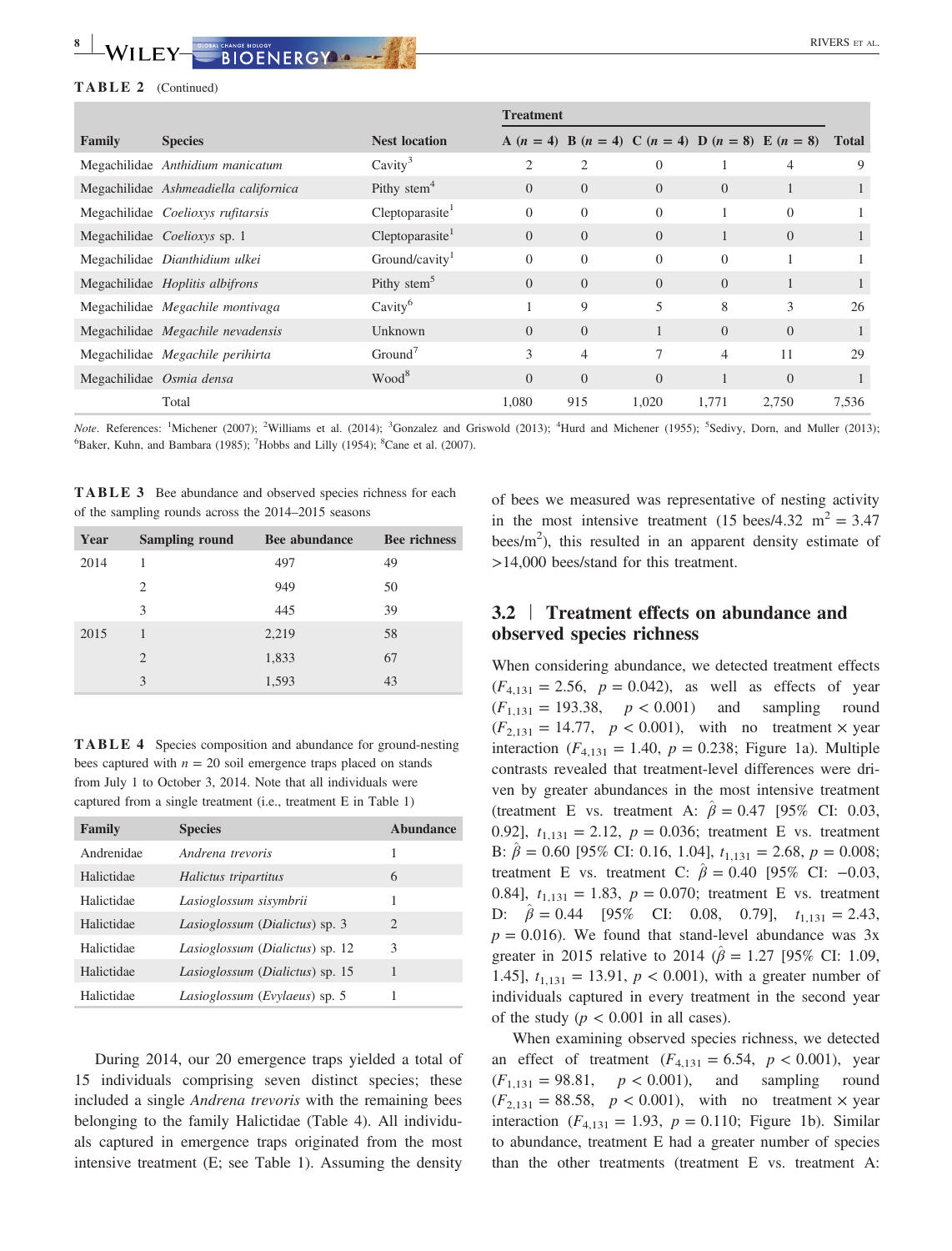

**FIGURE 1** Mean (±95% CI) estimates for bee (a) abundance and (b) observed species richness for sampling with blue vane traps that took place in 2014 (open circles) and 2015 (closed circles). All comparisons made between years within a treatment were greater in 2015 ( $p \leq 0.002$ ) for both measures

 $\beta = 0.35$  [95% CI: 0.19, 0.52],  $t_{1,131} = 4.28$ ,  $p < 0.001$ ; treatment E vs. treatment B:  $\hat{\beta} = 0.29$  [95% CI: 0.13, 0.45],  $t_{1,131} = 3.64$ ,  $p = 0.004$ ; treatment E vs. treatment C:  $\hat{\beta} = 0.21$  [95% CI: 0.06, 0.37],  $t_{1,131} = 2.78$ ,  $p = 0.006$ ; treatment E vs. treatment D:  $\hat{\beta} = 0.19$  [95% CI: 0.06, 0.31],  $t_{1,131} = 3.03$ ,  $p = 0.003$ ). As noted above, standlevel observed richness estimates were higher in the second year of the study  $(\hat{\beta} = 0.54$  [95% CI: 0.43, 0.65],  $t_{1,131} = 9.94$ ,  $p < 0.001$ ), and similar to abundance, we found greater species richness in every treatment in the second year of the study ( $p \le 0.002$  in all cases).

# **3.3** | **Nonparametric estimators of species richness and community attributes**

For all treatment  $\times$  year combinations, observed species richness values were significantly lower than Chao1 estimators (i.e., the lower bounds of the 95% CI of the Chao1 estimators were greater than observed estimates; Table 5).

Nonparametric richness estimators were variable, with no clear pattern for either treatment or year. The slope of species accumulation curves varied across treatment, with the extrapolation of species richness reaching an asymptote for treatments A, B, and C; the slopes in the more intensive treatments (D and E) did not reach an asymptote, suggesting additional species would be detected through additional sampling (Figure 2). In general, Morisita–Horn measurements of similarity increased with increasing treatment intensity, and measurements were variable between the two years of the study (Figure 3), with no strong differences between years as indicated by overlapping 95% CI interval.

We did not detect substantial positive spatial autocorrelation for our global abundance model (maximum Moran's  $I < 0.2$ ,  $p > 0.12$ ); our global richness model exhibited spatial autocorrelation, but only at the maximum distance class (Moran's  $I = 0.62$ ,  $p = 0.008$ ) which is likely to be an artifact of low sample size of spatial pairs at this scale, resulting in spurious correlations. In both models, autocorrelation at fine spatial scales (i.e., among adjacent plots) was very small (Moran's *I* < 0.01; Supporting Information Figure S1) and indicates spatial autocorrelation was unlikely to have biased parameter estimates or significance tests.

# **4** | **DISCUSSION**

Our investigation is the first of its kind to assess how the experimental removal of harvest residue influences wild bee abundance and diversity, and it detected an unexpected number of bee species within regenerating managed conifer forest subjected to intensive biomass removal and soil compaction. The pool of species we detected was dominated by ground‐nesting species in the family Halictidae (namely *Agapostemon*, *Halictus*, and *Lasioglossum*) that appeared to use exposed soil on study plots and perhaps adjacent areas (e.g., roadsides) for nesting; in contrast, few cavity‐nesting species were detected during the course of our study. This likely reflects the type of dead vegetation present on study sites, particularly logging slash from mature Douglas fir trees that lacked the hollow and/or pithy stems required by common cavity‐nesting bees in our region (e.g., *Ceratina* and *Hylaeus*). Similarly, our study plots lacked standing dead wood (i.e., snags) and other downed woody debris that could have served as nest sites for some cavity‐nesting bees that nest in logs and snaps (e.g., *Osmia* that use preexisting tunnels created by wood‐boring beetle larvae; Cane et al., 2007); this dearth of dead wood and debris was due to both the harvest methods used and the second growth nature of stands prior to harvest. Some of the genera that were commonly encountered in our study (e.g., *Agapostemon* and *Lasioglossum*) have a wide distribution and are found in a range of disturbed habitats (e.g., cornfields;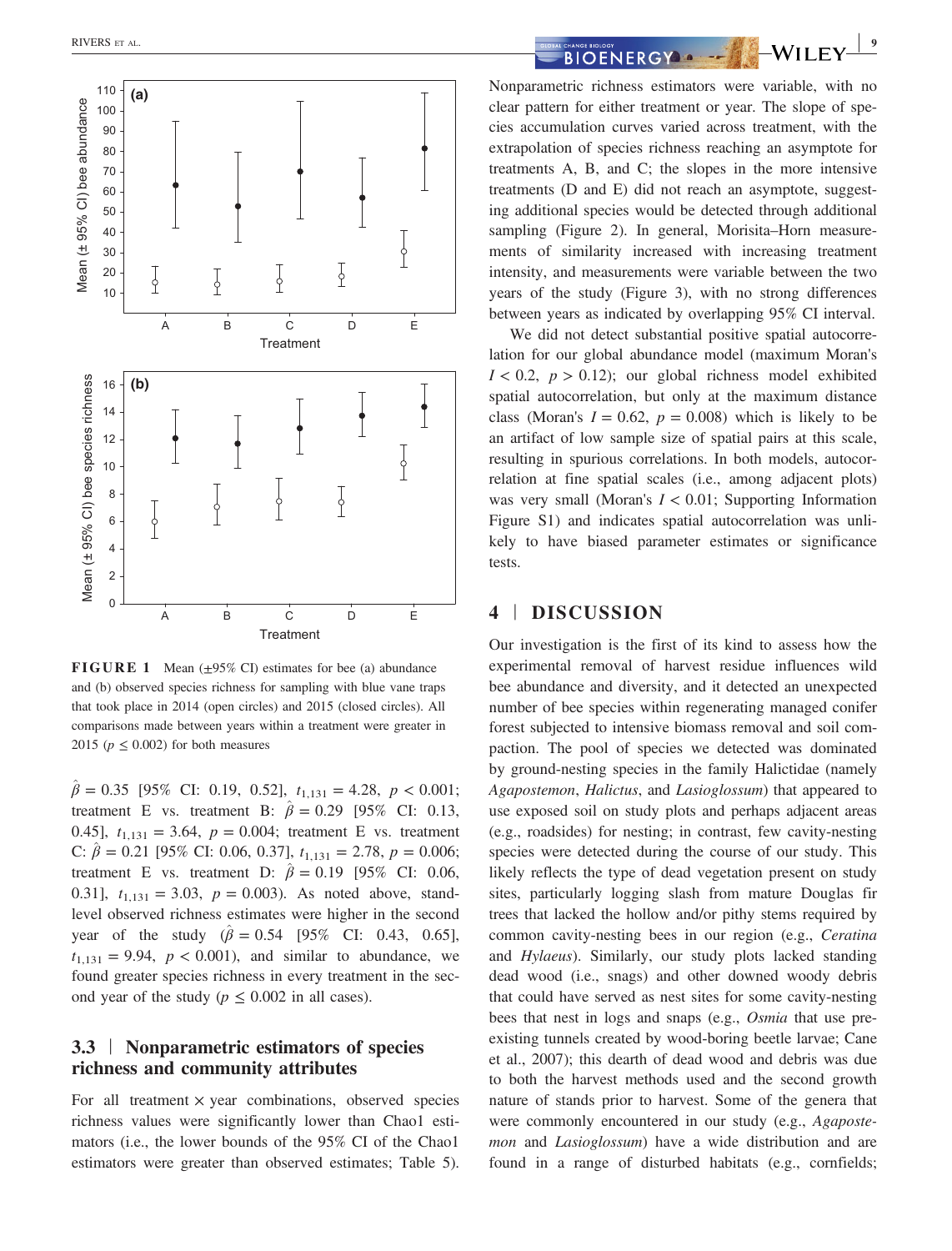**10** WILEY **CIONAL CHANGE BOLOGY 10 LEV BIOENERGY 10 LEV RIVERS** ET AL.

| <b>Treatment</b> | Year | $\boldsymbol{n}$ | <b>Abundance</b> | <b>Observed</b><br>richness | Chao1<br>richness<br>(mean) | Chao1<br>richness<br>$(95\% \text{ CI})$ |
|------------------|------|------------------|------------------|-----------------------------|-----------------------------|------------------------------------------|
| A                | 2014 | $\overline{4}$   | 232              | 31                          | 59                          | 38, 146                                  |
|                  | 2015 | $\overline{4}$   | 848              | 44                          | 84                          | 56, 184                                  |
| B                | 2014 | $\overline{4}$   | 197              | 36                          | 61                          | 43, 124                                  |
|                  | 2015 | $\overline{4}$   | 718              | 45                          | 56                          | 48, 82                                   |
| C                | 2014 | $\overline{4}$   | 211              | 36                          | 44                          | 38, 63                                   |
|                  | 2015 | $\overline{4}$   | 809              | 49                          | 85                          | 60, 167                                  |
| D                | 2014 | 8                | 469              | 42                          | 56                          | 46, 93                                   |
|                  | 2015 | 8                | 1,302            | 58                          | 125                         | 76, 301                                  |
| E                | 2014 | 8                | 782              | 54                          | 72                          | 60, 111                                  |
|                  | 2015 | 8                | 1,968            | 60                          | 73                          | 64, 101                                  |

Wheelock & O'Neal, 2016). Although such species may not be good indicators of habitat quality because of their high tolerance to disturbance, they are gaining recognition as providing critical pollination services due in part due to their abundance and wide distributions (Kleijn et al., 2015; Winfree, Fox, Williams, Reilly, & Cariveau, 2015). This indicates that early successional forests, even those that have undergone removal of harvest residue, can harbor pollinators that are likely contributing to the maintenance of biodiversity in forests (Hanula et al., 2016), and such species may even play an indirect role in supporting food production by maintaining source populations of wild bees that may colonize agricultural areas within mixed‐production landscapes (Monasterolo, Musicante, Valladares, & Salva, 2015).

Our study site was typical to other conifer forests subjected to clear‐cut harvest in the type of dead vegetation it contained, as the composition of postharvest vegetation within managed conifer stands can have a limited understory component due to herbicide application. Thus, regenerating stands often lack habitat features that may be critical for a subset of bee species, such as cane‐producing plants (e.g., *Rubus*) that provide nesting substrates for stem‐nesting bees. Although these habitat features may not be present immediately after harvest, forest succession often results in the eventual addition of such plants which may provide habitat for species with cavity-nesting requirements. For example, whitebark raspberry (*Rubus leucodermis*) and the non‐native Himalayan blackberry (*Rubus armeniacus*) often occur within early successional forest in our region, and their hollow stems are used by some stem‐ nesting bees (e.g., *Ceratina*; Rivers & Moldenke, personal observations). Thus, it seems likely that stem‐nesting species may be found in regenerating conifer stands only after an adequate amount of time has passed for cane‐producing plants to colonize stands, a hypothesis that should be tested in future studies examining bee diversity within early successional forests across an age gradient.

Observed species richness increased during our study, with turnover restricted to species that were detected rarely with our sampling approach. This was not a surprising result given that ecological communities in general have low evenness and are typically dominated by a small pool of species (McGill et al., 2007), which also holds true for bees (Moldenke, 1975). However, it is noteworthy that the number of individuals captured increased 3‐fold from the first (2014) to the second year of sampling (2015). What explains this large change over the timescale of a single year? The plots on which we worked were approximately 70 years old at the time they were harvested in spring 2013. Bees are typically restricted to open habitats (Michener, 2007) and are much less abundant within mature forest (Hanula et al., 2016; Roberts et al., 2017; Taki et al., 2013; Winfree et al., 2007), so it was likely that few, if any, bees were present on our study sites prior to harvest. Thus, the first opportunity for bees to establish on our study sites would have occurred during summer 2013 after timber harvest took place. This means that the bees we captured in 2014 were the offspring of the first generation of bees to colonize the study sites, assuming the bees we captured originated from study plots (see below). This result suggests that the increase we observed across years was due to local population growth, new colonizations, or both. It also emphasizes the importance of multiyear studies because bee populations can be highly variable across years due to a range of environmental factors (Roulston & Goodell, 2011). Thus, additional investigations that evaluate how bees and other pollinator communities change with time since disturbance within forests will be especially helpful to pinpoint the time period(s) during which managed forests provide the most suitable habitat for this group.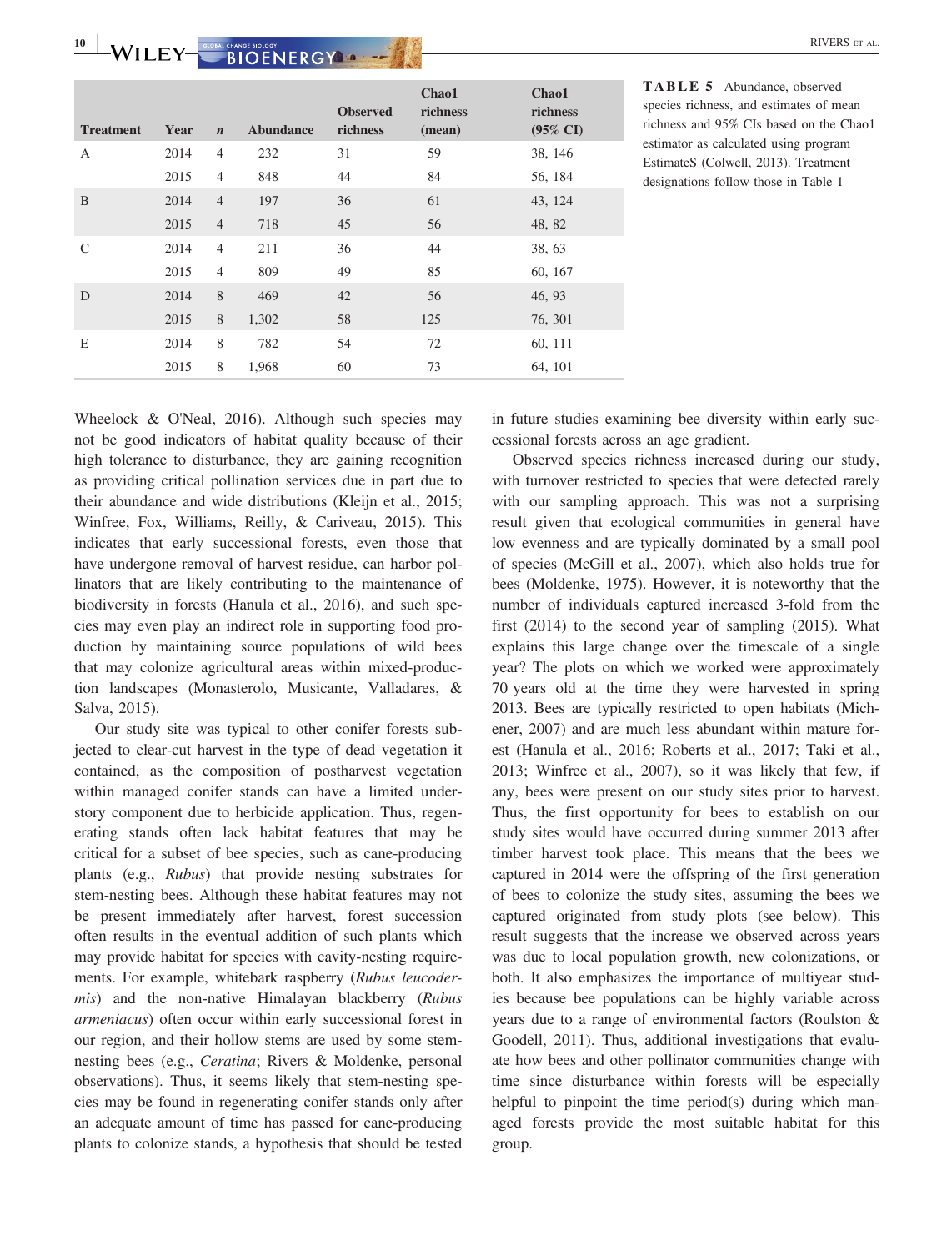

FIGURE 2 Individual-based rarefaction (solid lines) and extrapolation curves (dashed lines) for bees collected over the course of the study for treatments a–e, with 95% unconditional confidence intervals (shaded area). See Table 1 for description of treatment designations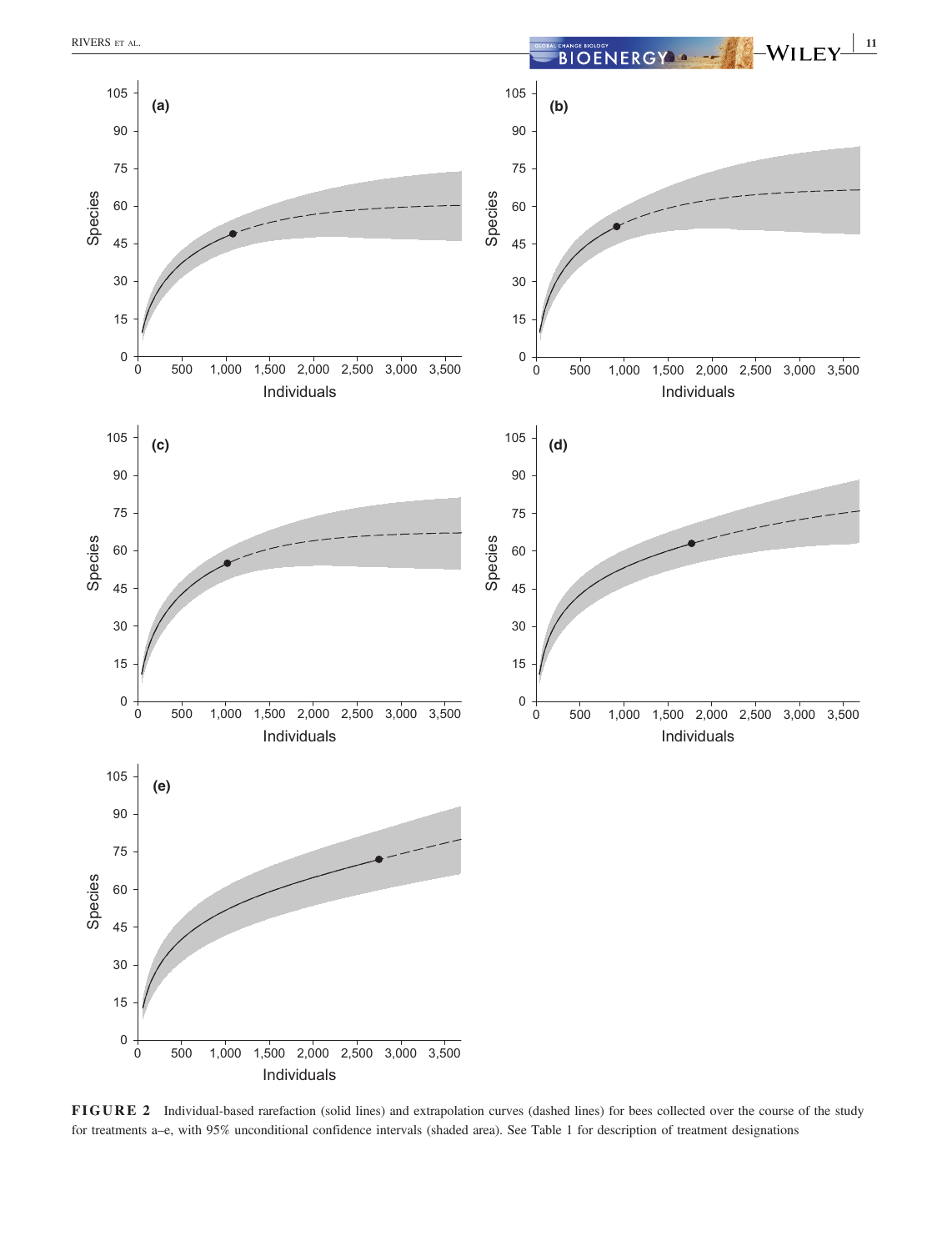

**FIGURE 3** Mean (±95% CI) Morisita–Horn index values for sampling that took place during 2014 (open circles) and 2015 (closed circles). Point estimates were obtained using program EstimateS (Colwell, 2013) to calculate a Morisita–Horn index value for each pairwise sample combination for each treatment within each year and then by calculating means and associated 95% CIs across all index values for each treatment  $\times$  year combination

The vegetation immediately surrounding our study sites did not change appreciably during the course of our study, so the increase in abundance we observed in the second year of our study appears likely to be attributed to local population growth. Fine‐scale temporal (i.e., annual) data are lacking on how bee populations increase over time in regenerating conifer forests, but studies indicate that bee populations can increase quickly after other major disturbance events, such as wildfire (Love & Cane, 2016; Potts et al., 2003). Indeed, temperate bees are generally considered to be a disturbance‐dependent group (Michener, 2007; Winfree, Aguilar, Vazquez, LeBuhn, & Aizen, 2009), so it is not surprising that many species were able to colonize newly available habitat shortly after timber harvest occurred. Nevertheless, how bee communities change with time since disturbance in forested landscapes and how management actions alter the availability of critical habitat features (i.e., floral resources and nesting substrates) through time remain poorly understood in managed conifer landscapes. Therefore, studies addressing both of these topics are urgently needed within these areas given longstanding concerns about pollinator population declines (Allen‐Wardell et al., 1998; Potts et al., 2010). We also note that there has been concern as to whether repeated lethal sampling might reduce local bee populations (Gezon et al., 2015), especially as part of multiyear studies. Given the 3‐fold increase in the number of individuals between in our second year of sampling, this did not appear to be the case in our study with the methods we employed.

Our study found that abundance and richness of bees were greatest in the most intensive treatment, which

experienced soil compaction and had whole trees and the forest floor removed. When considering the level of disturbance, this result was unexpected and ran counter to our initial prediction based on previous studies reporting intensive disturbance is not typically associated with increases in bee abundance or species richness (Williams et al., 2010; Winfree et al., 2009; Winfree, Bartomeus, & Cariveau, 2011). Thus, it is especially important to consider the type of disturbance when evaluating how agents of disturbance influence bee communities. In the most intensive treatment in our study, the disturbance that took place resulted in the removal of organic material and the exposure of mineral soil, thereby allowing ground‐nesting bee to access nesting substrates that were previously unavailable (Cane, 1991; Cane & Neff, 2011; Potts et al., 2005). Blue vane traps were hung well above the sparse vegetation on study plots, so their detectability appeared to be similar among our treatments (Rivers, personal observation), suggesting treatment differences were responsible for drawing in large numbers of ground‐nesting bees to the most disturbed study plots. We find it particularly noteworthy that we detected a treatment effect given the close proximity of study plots to one other and the relatively large foraging ranges of many bee species in our study, based on their body size (Gathmann & Tscharntke, 2002; Greenleaf, Williams, Winfree, & Kremen, 2007; Zurbuchen et al., 2010), both of which would have facilitated movements between study plots and treatments. This provides additional support for the idea that the removal of organic material was a key component that attracted bees to highly disturbed sites in our study, and it suggests that exposing mineral soil through removal of harvest residue and other organic materials may create new nesting areas for ground‐ nesting species within managed forest landscapes.

Although bees require both nesting sites and floral resources to maintain populations, the patterns we observed were unlikely to have been driven by floral resources, for two reasons. First, herbicides were used to control competing vegetation such that nearly half of the plots for which floral resources were measured (44%) contained no flowers during our sampling periods (J. W. Rivers, C. L. Mathis, A. R. Moldenke & M. G. Betts, unpublished data). Second, the mean flowering stem density for the most intensive treatment  $(0.61$  flowers/20 m<sup>2</sup>) was nearly identical to that of a similar treatment (D) that lacked forest floor removal  $(0.58 \text{ flowers}/20 \text{ m}^2)$ ; thus, floral densities in both treatments were so low that floral resources were likely to exert little, if any, influence on the number and composition of bees visiting traps. Where nesting bees ultimately found food resources is unclear, but we suspect the margins of our study site may have provided suitable floral resources, along with roadside areas in the general vicinity of our study. Other early successional forest within the vicinity of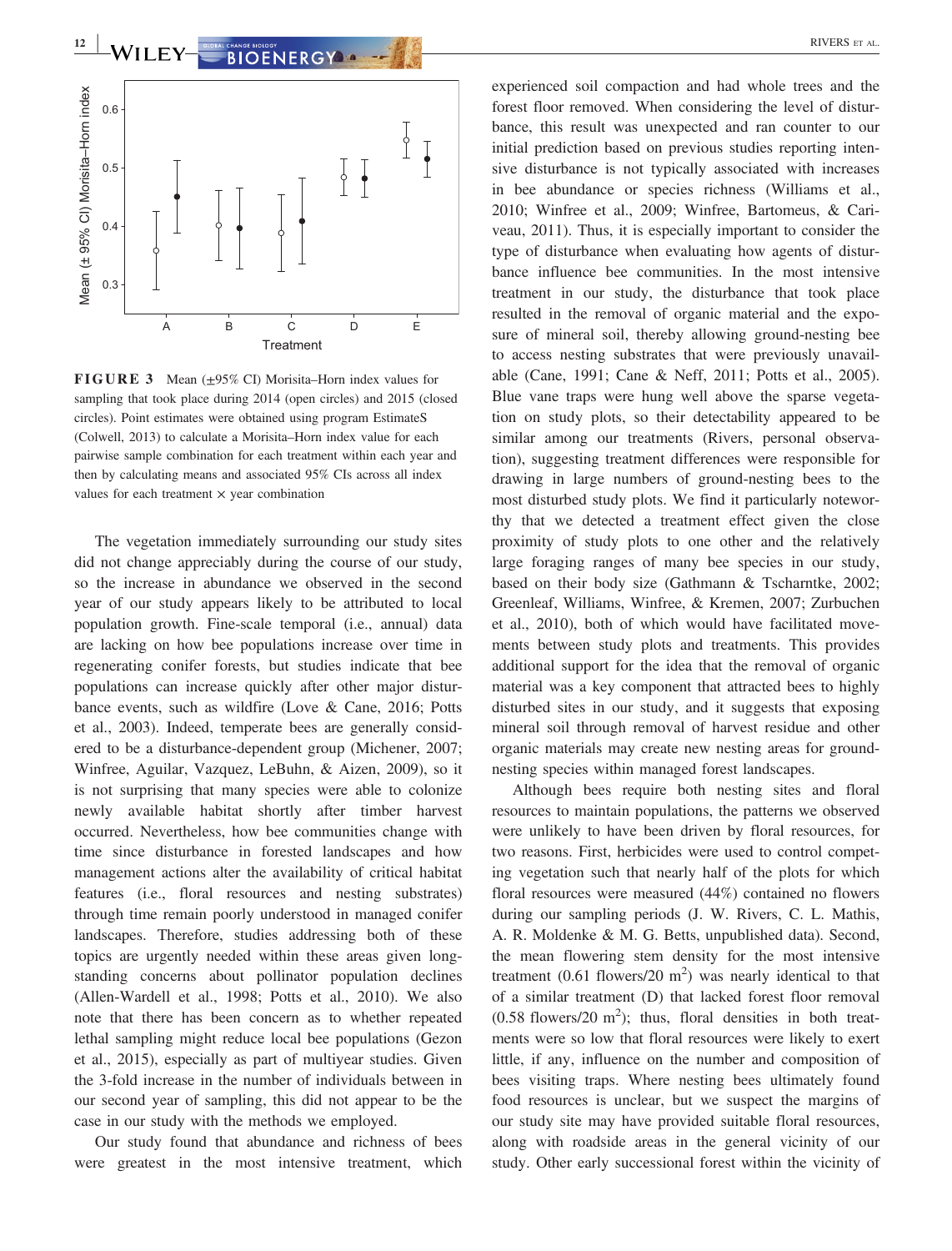our study site may have also provided food resources for bees; agricultural areas were unlikely to provide forage for most bees given they were  $\geq 4$  km away from our study site (Rivers, personal observation).

In our study, we used blue vane traps to sample bees, in part, because the dearth of floral resources on our study sites did not allow for netting. Like any sampling method, blue vane traps have biases and therefore cannot be assumed to sample the entire bee community. Given our investigation was focused on testing for relative differences among experimental treatments and not aimed at quantifying the entire bee community, using blue vane traps provided a sampling approach that was consistent across all treatments over the course of our study. Moreover, the open habitat in which we sampled bees made it such that blue vane traps could be seen from beyond individual plots, at least by human observers (Rivers, personal observation). Thus, if blue vane traps served as an especially strong stimulus to attract bees and drew them from beyond our study plots, that stimulus would have been consistent across all study plots and not resulted in any treatment‐ specific biases. Indeed, that we detected treatment differences despite this possibility makes it even more apparent that the treatment differences we detected have biological significance. In addition to restrictions about the type of sampling used, we were also constrained in the timing of our study. Specifically, we were unable to sample bees early in the season due to concerns about trapping foundress bumble bee (*Bombus*) queens. Thus, although our sampling does not encompass the entire wild bee flight season, it does allow us to test for treatment‐level differences and provide a conservative estimate of the bee biodiversity using our study sites.

Biofuel production is expected to expand as part of a global approach to provide sustainable energy (Chu & Majumdar, 2012), so it seems likely that harvest residue will continue to be used as biofuel feedstock in the foreseeable future. As the first of its kind to evaluate pollinator response to removal of harvest residue, our study has found that bee abundance and diversity can be high within stands subject to intensive management related to biomass harvest and that extensive removal of harvest residue may be compatible with providing habitat for some bee populations, especially ground‐nesting species. An important consideration, however, is the spatial extent to which the removal of harvest residue and accompanying management actions (e.g., herbicide application) could negatively influence bee populations. If removal of harvest residue is extensive and exposes bare soil used by ground‐nesting bees, intentional seeding of adjacent areas to create foraging opportunities for provisioning females could be a relatively simple action that might enhance local bee populations under such condition (Cane & Love, 2016). More broadly, wild bees have

RIVERS ET AL. **NOTER GY AND READ CONSUMER GY AND READ CONSUMER GY AND READ CONSUMER GY AND READ CONSUMER GY AND READ CONSUMER GY AND READ CONSUMER GY AND READ CONSUMER GY AND READ CONSUMER GY AND READ CONSUMER GY AND READ** 

received very little study relative to other aspects of forest management (Hanula et al., 2016); therefore, additional investigations are needed to understand more fully how bees and other pollinators are impacted by large-scale management actions.

#### **ACKNOWLEDGEMENTS**

We thank N. Meehan, S. Holub, and G. Johnson and Weyerhaeuser for their support of this project; K. Emmons, N. Garlick, I. Lively, and T. Squires for field assistance and logistical support; and J. Hatten for helpful discussion. K. Wright provided assistance with identifying species within the genus *Melissodes*. Funding was provided by the Native Plant Society of Oregon, the Katherine Bisbee II Fund of the Oregon Community Foundation, and a USDA Agriculture Food and Research Initiative grant (AFRI-2011-68005-30416).

#### **ORCID**

*James W. Rivers* **b** http://orcid.org/0000-0001-5041-6002

### **REFERENCES**

- Allen‐Wardell, G., Bernhardt, P., Bitner, R., Burquez, A., Buchmann, S., Cane, J., … Kennedy, K. (1998). The potential consequences of pollinator declines on the conservation of biodiversity and stability of food crop yields. *Conservation Biology*, *12*, 8–17.
- Andersson, J., Hjalten, J., & Dynesius, M. (2015). Wood-inhabiting beetles in low stumps, high stumps, and logs on boreal clear-cuts: Implications for dead wood management. *PLoS ONE*, *10*, e0118896.<https://doi.org/10.1371/journal.pone.0118896>
- Askins, R. A. (2001). Sustaining biological diversity in early successional communities: The challenge of managing unpopular habitats. *Wildlife Society Bulletin*, *29*, 407–412.
- Baker, J. R., Kuhn, E. D., & Bambara, S. B. (1985). Nest and immature stages of leafcutter bees (Hymenoptera: Megachilidae). *Journal of the Kansas Entomological Society*, *58*, 290–313.
- Barrette, J., Thiffault, E., Saint‐Pierre, F., Wetzel, S., Duchesne, I., & Krigstin, S. (2015). Dynamics of dead tree degradation and shelflife following natural disturbances: Can salvaged trees from boreal forests 'fuel' the forest and bioenergy sectors? *Forestry*, *88*, 275– 290.
- Bennett, A. B., Meehan, T. D., Gratton, C., & Isaacs, R. (2014). Modeling pollinator community response to contrasting bioenergy scenarios. *PLoS ONE*, *9*, e110676. [https://doi.org/10.1371/journal.](https://doi.org/10.1371/journal.pone.0110676) [pone.0110676](https://doi.org/10.1371/journal.pone.0110676)
- Brosi, B. J., & Briggs, H. M. (2013). Single pollinator species losses reduce floral fidelity and plant reproductive function. *Proceedings of the National Academy of Sciences of the United States of America*, *110*, 13044–13048.<https://doi.org/10.1073/pnas.1307438110>
- Brown, M. J. F., & Paxton, R. J. (2009). The conservation of bees: A global perspective. *Apidologie*, *40*, 410–416. [https://doi.org/10.](https://doi.org/10.1051/apido/2009019) [1051/apido/2009019](https://doi.org/10.1051/apido/2009019)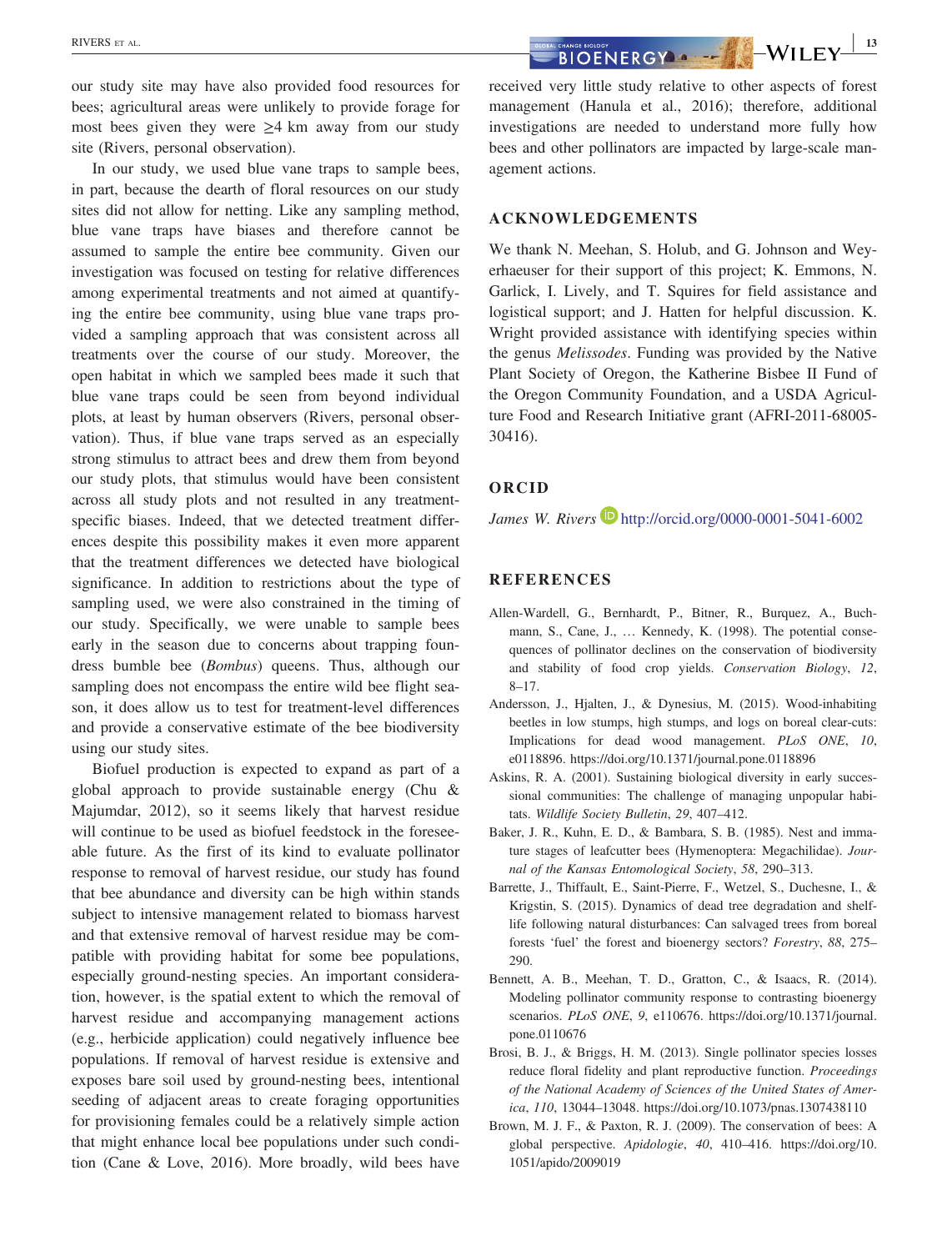WILEY—**SIDBAL CHANGE BIOLOGY**<br>WILEY—<u>SILOFNFRGYA AND AND THE CONSULTANCE IN RIVERS ET AL.</u>

- Calderone, N. W. (2012). Insect pollinated crops, insect pollinators, and U.S. agriculture: Trend analysis of aggregate data for the period 1992–2009. *PLoS ONE*, *7*, e37235.
- Cane, J. H. (1991). Soils of ground‐nesting bees (Hymenoptera: Apoidea): Texture, moisture, cell depth, and climate. *Journal of the Kansas Entomological Society*, *64*, 406–413.
- Cane, J. H. (2011). Meeting wild bees' needs on western US rangelands. *Rangelands*, *33*, 27–32. [https://doi.org/10.2111/1551-501X-](https://doi.org/10.2111/1551-501X-33.3.27)[33.3.27](https://doi.org/10.2111/1551-501X-33.3.27)
- Cane, J. H., Griswold, T., & Parker, F. D. (2007). Substrates and materials used for nesting by North American *Osmia* bees (Hymenoptera: Apiformes: Megachilidae). *Annals of the Entomological Society of America*, *100*, 350–358.
- Cane, J. H., & Love, B. (2016). Floral guilds of bees in sagebrush steppe: Comparing bee use of wildflowers available for postfire restoration. *Natural Areas Journal*, *36*, 377–391.
- Cane, J. H., & Neff, J. L. (2011). Predicted fates of ground‐nesting bees in soil heated by wildfire: Thermal tolerances of life stages and a survey of nesting depths. *Biological Conservation*, *144*, 2631–2636.<https://doi.org/10.1016/j.biocon.2011.07.019>
- Chao, A. (1984). Nonparametric estimation of the number of classes in a population. *Scandinavian Journal of Statistics*, *11*, 265–270.
- Chu, S., & Majumdar, A. (2012). Opportunities and challenges for a sustainable energy future. *Nature*, *488*, 294–303. [https://doi.org/](https://doi.org/10.1038/nature11475) [10.1038/nature11475](https://doi.org/10.1038/nature11475)
- Colwell, R. K. (2013). EstimateS: Statistical estimation of species richness and shared species from samples, version 9. Retrieved from<https://viceroy.eeb.uconn.edu/EstimateS/index.html>
- Colwell, R. K., Chao, A., Gotelli, N. J., Lin, S.‐Y., Mao, C. X., Chazdon, R. L., & Longino, J. T. (2012). Models and estimators linking individual‐based and sample‐based rarefaction, extrapolation, and comparison of assemblages. *Journal of Plant Ecology*, *5*, 3– 21.<https://doi.org/10.1093/jpe/rtr044>
- Djupstrom, L. B., Weslien, J., ten Hoopen, J., & Schroeder, L. M. (2012). Restoration of habitats for a threatened saproxylic beetle species in a boreal landscape by retaining dead wood on clearcuts. *Biological Conservation*, *155*, 44–49. [https://doi.org/10.1016/](https://doi.org/10.1016/j.biocon.2012.06.009) [j.biocon.2012.06.009](https://doi.org/10.1016/j.biocon.2012.06.009)
- Donner, D. M., Wigley, T. B., & Miller, D. A. (2017). Forest biodiversity and woody biomass harvesting. Pp. 398–447 in *2016 Billion‐Ton Report, Volume 2: Environmental Sustainability Effects of Select Scenarios from Volume 1*. Department of Energy and Oak Ridge National Laboratory, Oak Ridge.
- Food and Agriculture Organization of the United Nations (FAO) (2016). *State of the world's forests*. Rome, Italy: United Nations.
- Fritts, S. R., Grodsky, S. M., Hazel, D. W., Homyack, J. A., Castleberry, S. B., & Moorman, C. E. (2015). Quantifying multi‐scale habitat use of woody biomass by southern toads. *Forest Ecology and Management*, *346*, 81–88.<https://doi.org/10.1016/j.foreco.2015.03.004>
- Gallai, N., Salles, J.‐M., & Settele, V. B. E. (2009). Economic valuation of the vulnerability of world agriculture confronted with pollinator decline. *Ecological Economics*, *68*, 810–821. [https://doi.org/](https://doi.org/10.1016/j.ecolecon.2008.06.014) [10.1016/j.ecolecon.2008.06.014](https://doi.org/10.1016/j.ecolecon.2008.06.014)
- Gan, J., & Smith, C. T. (2006). Availability of logging residues and potential for electricity production and carbon displacement in the USA. *Biomass and Bioenergy*, *30*, 1011–1020. [https://doi.org/10.](https://doi.org/10.1016/j.biombioe.2005.12.013) [1016/j.biombioe.2005.12.013](https://doi.org/10.1016/j.biombioe.2005.12.013)
- Garibaldi, L. A., Steffan‐Dewenter, I., Kremen, C., Morales, J. M., Bommarco, R., Cunningham, S. A., … Klein, A. M. (2011).

Stability of pollination services decrease with isolation from natural areas despite honey bee visits. *Ecology Letters*, *14*, 1062– 1072.

- Garibaldi, L. A., Steffan‐Dewenter, I., Winfree, R., Aizen, M. A., Bommarco, R., Cunningham, S. A., … Klein, A. M. (2013). Wild pollinators enhance fruit set of crops regardless of honey bee abundance. *Science*, *339*, 1608–1611. [https://doi.org/10.1126/scie](https://doi.org/10.1126/science.1230200) [nce.1230200](https://doi.org/10.1126/science.1230200)
- Gathmann, A., & Tscharntke, T. (2002). Foraging ranges of solitary bees. *Journal of Animal Ecology*, *71*, 757–764. [https://doi.org/10.](https://doi.org/10.1046/j.1365-2656.2002.00641.x) [1046/j.1365-2656.2002.00641.x](https://doi.org/10.1046/j.1365-2656.2002.00641.x)
- Gezon, Z. J., Wyman, E. S., Ascher, J. S., Inouye, D. W., & Irwin, R. E. (2015). The effect of repeated, lethal sampling on wild bee abundance and diversity. *Methods in Ecology and Evolution*, *6*, 1044–1054.<https://doi.org/10.1111/2041-210X.12375>
- Gonzalez, V. H., & Griswold, T. L. (2013). Wood carder bees of the genus Anthidium in the Western Hemisphere (Hymenoptera: Megachilidae): Diversity, host plant associations, phylogeny, and biogeography. *Zoological Journal of the Linnean Society*, *168*, 221–425.
- Greenleaf, S. S., Williams, N. M., Winfree, R., & Kremen, C. (2007). Bee foraging ranges and their relationship to body size. *Oecologia*, *153*, 589–596.<https://doi.org/10.1007/s00442-007-0752-9>
- Hanula, J. L., Ulyshen, M. D., & Horn, S. (2016). Conserving pollinators in North American forests: A review. *Natural Areas Journal*, *36*, 427–439.<https://doi.org/10.3375/043.036.0409>
- Hill, J., Nelson, E., Tilman, D., Polasky, S., & Tiffany, D. (2006). Environmental, economic, and energetic costs and benefits of biodiesel and ethanol biofuels. *Proceedings of the National Academy of Sciences of the United States of America*, *103*, 11206–11210. <https://doi.org/10.1073/pnas.0604600103>
- Hobbs, G. A., & Lilly, C. E. (1954). Ecology of species of *Megachile* Latreille in the mixed prairie region of southern Alberta with special reference to the pollination of alfalfa. *Ecology*, *35*, 453–462.
- Hoehn, P., Tscharntke, T., Tylianakis, J. M., & Steffan‐Dewenter, I. (2008). Functional group diversity of bee pollinators increases crop yield. *Proceedings of the Royal Society of London Series B*, *275*, 2283–2291.<https://doi.org/10.1098/rspb.2008.0405>
- Hurd, P. D. Jr, & Michener, C. D. (1955). The megachiline bees of California (Hymenoptera: Megachilidae). *Bulletin of the California Insect Survey*, *3*, 1–248.
- Jager, H., Wang, G., Kreig, J., Sutton, N., & Busch, I. (2017) Simulated response of avian biodiversityto biomass production. Pp. 368–395 in 2016 Billion‐Ton Report, Volume 2: Environmental Sustainability Effects of Select Scenarios from Volume 1. Department of Energy and Oak Ridge National Laboratory, Oak Ridge.
- Kaila, L., Martikainen, P., & Punttila, P. (1997). Dead trees left in clear‐cuts benefit saproxylic Coleoptera adapted to natural disturbances in boreal forest. *Biodiversity Conservation*, *6*, 1–18.
- Kaiser‐Bunbury, C. N., Muff, S., Memmott, J., Muller, C. B., & Caflisch, A. (2010). The robustness of pollinator networks to the loss of species and interactions: A quantitative approach incorporating pollinator behavior. *Ecology Letters*, *13*, 442–452.
- King, D. I., & Schlossberg, S. (2014). Synthesis of the conservation value of the early‐successional stage in forest of eastern North America. *Forest Ecology and Management*, *324*, 186–195.
- Kleijn, D., Winfree, R., Bartomeus, I., Carvalheiro, L. G., Henry, M., Isaacs, R., … Ootts, S. G. (2015). Delivery of crop pollination services is an insufficient argument for wild pollinator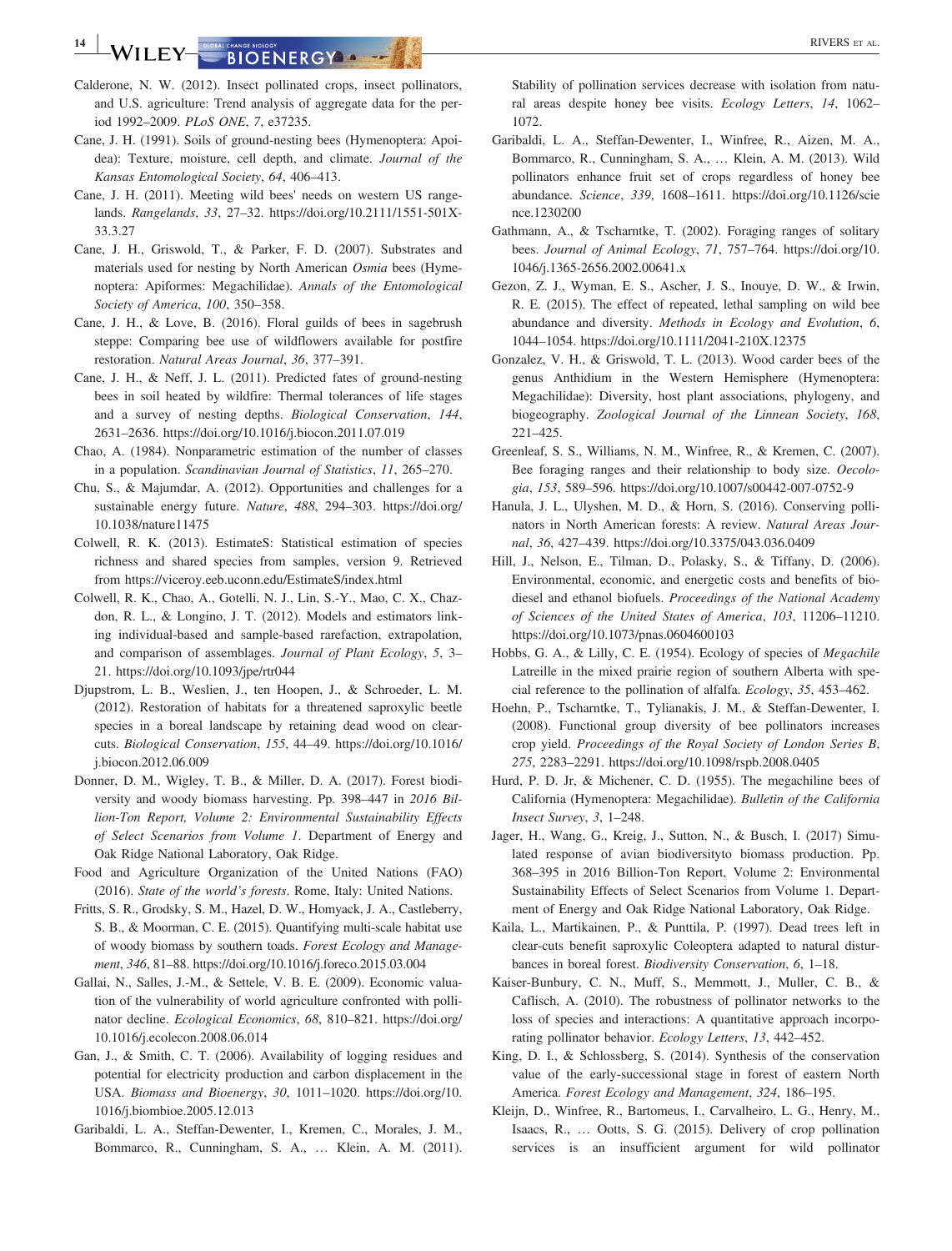conservation. *Nature Communications*, *6*, 7414. [https://doi.org/10.](https://doi.org/10.1038/ncomms8414) [1038/ncomms8414](https://doi.org/10.1038/ncomms8414)

- Litvaitis, J. A. (1993). Response of early successional vertebrates to historic changes in land use. *Conservation Biology*, *7*, 866–873. <https://doi.org/10.1046/j.1523-1739.1993.740866.x>
- Love, B. G., & Cane, J. H. (2016). Limited direct effects of a massive wildfire on its sagebrush steppe bee community. *Ecological Entomology*, *41*, 317–326.<https://doi.org/10.1111/een.12304>
- McGill, B. J., Etienne, R. S., Gray, J. S., Alonso, D., Anderson, M. J., Benecha, H. K., … White, E. P. (2007). Species abundance distributions: Moving beyond single prediction theories to integration within an ecological framework. *Ecology Letters*, *10*, 995– 1015.<https://doi.org/10.1111/j.1461-0248.2007.01094.x>
- Michener, C. D. (2007). *The bees of the world*. Baltimore: Johns Hopkins University Press.
- Moldenke, A. R. (1975). Studies on the species diversity of California plant communities. *Oecologia*, *21*, 219–242.
- Monasterolo, M., Musicante, M. L., Valladares, G. R., & Salva, A. (2015). Soybean crops may benefit from forest pollinators. *Agriculture, Ecosystems, and Environment*, *202*, 217–222. [https://doi.](https://doi.org/10.1016/j.agee.2015.01.012) [org/10.1016/j.agee.2015.01.012](https://doi.org/10.1016/j.agee.2015.01.012)
- Nakagawa, S. (2004). A farewell to Bonferroni: The problems of low statistical power and publication bias. *Behavioral Ecology*, *15*, 1044–1045.<https://doi.org/10.1093/beheco/arh107>
- National Research Council (NRC) (2007). *Status of pollinators in North America*. Washington, DC: National Academies Press.
- Ollerton, J., Winfree, R., & Tarrant, S. (2011). How many flowering plants are pollinated by animals? *Oikos*, *120*, 321–326. [https://doi.](https://doi.org/10.1111/j.1600-0706.2010.18644.x) [org/10.1111/j.1600-0706.2010.18644.x](https://doi.org/10.1111/j.1600-0706.2010.18644.x)
- Perlack, R. D., Wright, L. L., Turhollow, A. F., Graham, R. L., Stokes, B. J., & Erbach, D. C. (2005). *Biomass as feedstock for a bioenergy and bioproducts industry: The technical feasibility of a billion‐ton annual supply*. Oak Ridge: Oak Ridge National Laboratory.
- Potts, S. G., Biesmeijer, J. C., Kremen, C., Neumann, P., Schweiger, O., & Kunin, W. E. (2010). Global pollinator declines: Trends, impacts and drivers. *Trends in Ecology and Evolution*, *23*, 345– 353.<https://doi.org/10.1016/j.tree.2010.01.007>
- Potts, S. G., Vulliamy, B., Dafni, A., Ne'eman, G., O'Toole, C., Roberts, S., & Willmer, P. (2003). Response of plant‐pollinator communities to fire: Changes in diversity, abundance, and floral reward structure. *Oikos*, *101*, 103–112. [https://doi.org/10.1034/j.](https://doi.org/10.1034/j.1600-0706.2003.12186.x) [1600-0706.2003.12186.x](https://doi.org/10.1034/j.1600-0706.2003.12186.x)
- Potts, S. G., Vulliamy, B., Roberts, S., O'Toole, C., Dafni, A., Ne'eman, G., & Wilmer, P. (2005). Role of nesting resources in organizing diverse bee communities in a Mediterranean landscape. *Ecological Entomology*, *30*, 78–85.
- Powers, F. R., Scott, D. A., Sanchez, F. G., Voldseth, R. A., Page-Dumroese, D., Elioff, J. D., & Stone, D. M. (2005). The North American long‐term soil productivity experiment: Findings from the first decade of research. *Forest Ecology and Management*, *220*, 31–50.<https://doi.org/10.1016/j.foreco.2005.08.003>
- Riffell, S., Verschuyl, J., Miller, D., & Wigley, T. B. (2011). Biofuel harvests, coarse woody debris, and biodiversity – a meta-analysis. *Forest Ecology and Management*, *261*, 878–887. [https://doi.org/](https://doi.org/10.1016/j.foreco.2010.12.021) [10.1016/j.foreco.2010.12.021](https://doi.org/10.1016/j.foreco.2010.12.021)
- Roberts, R. B. (1973). *Bees of Northwestern America: Halictus* (Hymenoptera: Halictidae). Agricultural Experiment Station Technical Bulletin 126. Corvallis, OR: Oregon State University.
- Roberts, H. P., King, D. I., & Milam, J. (2017). Factors affecting bee communities in forest openings and adjacent mature forest. *Forest Ecology and Management*, *394*, 111–122. [https://doi.org/10.1016/](https://doi.org/10.1016/j.foreco.2017.03.027) [j.foreco.2017.03.027](https://doi.org/10.1016/j.foreco.2017.03.027)
- Root, H. T., & Betts, M. G. (2016). Managing moist temperate forests for bioenergy and biodiversity. *Journal of Forestry*, *114*, 66–74. <https://doi.org/10.5849/jof.14-114>
- Roulston, T. H., & Goodell, K. (2011). The role of resources and risks in regulating wild bee populations. *Annual Review of Entomology*, *56*, 293–312. [https://doi.org/10.1146/annurev-ento-](https://doi.org/10.1146/annurev-ento-120709-144802)[120709-144802](https://doi.org/10.1146/annurev-ento-120709-144802)
- Sandhouse, G. A. (1939). The North American bees of the genus *Osmia*. *Memoirs of the Entomological Society of Washington*, *1*, 1–167.
- Sedivy, C., Dorn, S., & Muller, A. (2013). Molecular phylogeny of the bee genus *Hoplitis* (Megachilidade: Osmiini) ‐ how does nesting biology affect biogeography? *Zoological Journal of the Linnean Society*, *167*, 28–42.
- Stephen, W. P. (1954). A revision of the bee genus *Colletes* in American north of Mexico (Hymenoptera: Colletidae). *University of Kansas Science Bulletin*, *36*, 149–527.
- Stephen, W. P., Bohart, G. E., & Torchio, P. F. (1969). *The biology and external morphology of bees with a synopsis of the genera of Northwestern America*. Corvallis, OR: Oregon State University.
- Stephen, W. P., & Rao, S. (2005). Unscented color traps for non‐*Apis* bees (Hymenoptera: Apiformes). *Journal of the Kansas Entomological Society*, *8*, 373–380.
- Stephen, W. P., & Rao, S. (2007). Sampling native bees in proximity to a highly competitive food resource (Hymenoptera: Apiformes). *Journal of the Kansas Entomological Society*, *80*, 369–376. [https://doi.org/10.2317/0022-8567\(2007\)80\[369:SNBIPT\]2.0.CO;2](https://doi.org/10.2317/0022-8567(2007)80[369:SNBIPT]2.0.CO;2)
- Stoms, D. M., Davis, F. W., Jenner, M. W., Nogeire, T. M., & Kaffka, S. R. (2012). Modeling wildlife and other trade-offs with biofuel crop production. *Global Change Biology Bioenergy*, *4*, 330– 341.<https://doi.org/10.1111/j.1757-1707.2011.01130.x>
- Taki, H., Okochi, I., Okabe, K., Inoue, T., Goto, H., Matsumara, T., & Makino, S. (2013). Succession influences wild bees in a temperate forest landscape: The value of early successional stages in natural regenerated and planted forests. *PLoS ONE*, *8*, e56678.
- Thomas, J. W., Franklin, J. F., Gordon, J., & Johnson, K. N. (2006). The Northwest Forest Plan: Origins, components, implementation experience, and suggestions for change. *Conservation Biology*, *20*, 277–287.<https://doi.org/10.1111/j.1523-1739.2006.00385.x>
- U.S. Energy Information Administration (USEIA) (2017). *Annual Energy Outlook 2017*. Washington, D.C.: U.S. Department of Energy. Retrieved from<www.eai.gov/aeo>.
- Verschuyl, J., Riffell, S., Miller, D., & Wigley, T. B. (2011). Biodiversity response to intensive biomass production from forest thinning in North American forests – a meta‐analysis. *Forest Ecology and Management*, *261*, 221–232. [https://doi.org/10.1016/j.foreco.](https://doi.org/10.1016/j.foreco.2010.10.010) [2010.10.010](https://doi.org/10.1016/j.foreco.2010.10.010)
- Weiner, C. N., Werner, W., Linsenmair, K. E., & Bluthgen, N. (2014). Land‐use impacts on plant‐pollinator networks: Interaction strength and specialization predict pollinator declines. *Ecology*, *95*, 466–474.<https://doi.org/10.1890/13-0436.1>
- Wheelock, M. J., & O'Neal, M. E. (2016). Insect pollinators in Iowa cornfields: Community identification and trapping method analysis. *PLoS ONE*, *11*(7), e0143479. [https://doi.org/10.1371/journal.](https://doi.org/10.1371/journal.pone.0143479) [pone.0143479](https://doi.org/10.1371/journal.pone.0143479)